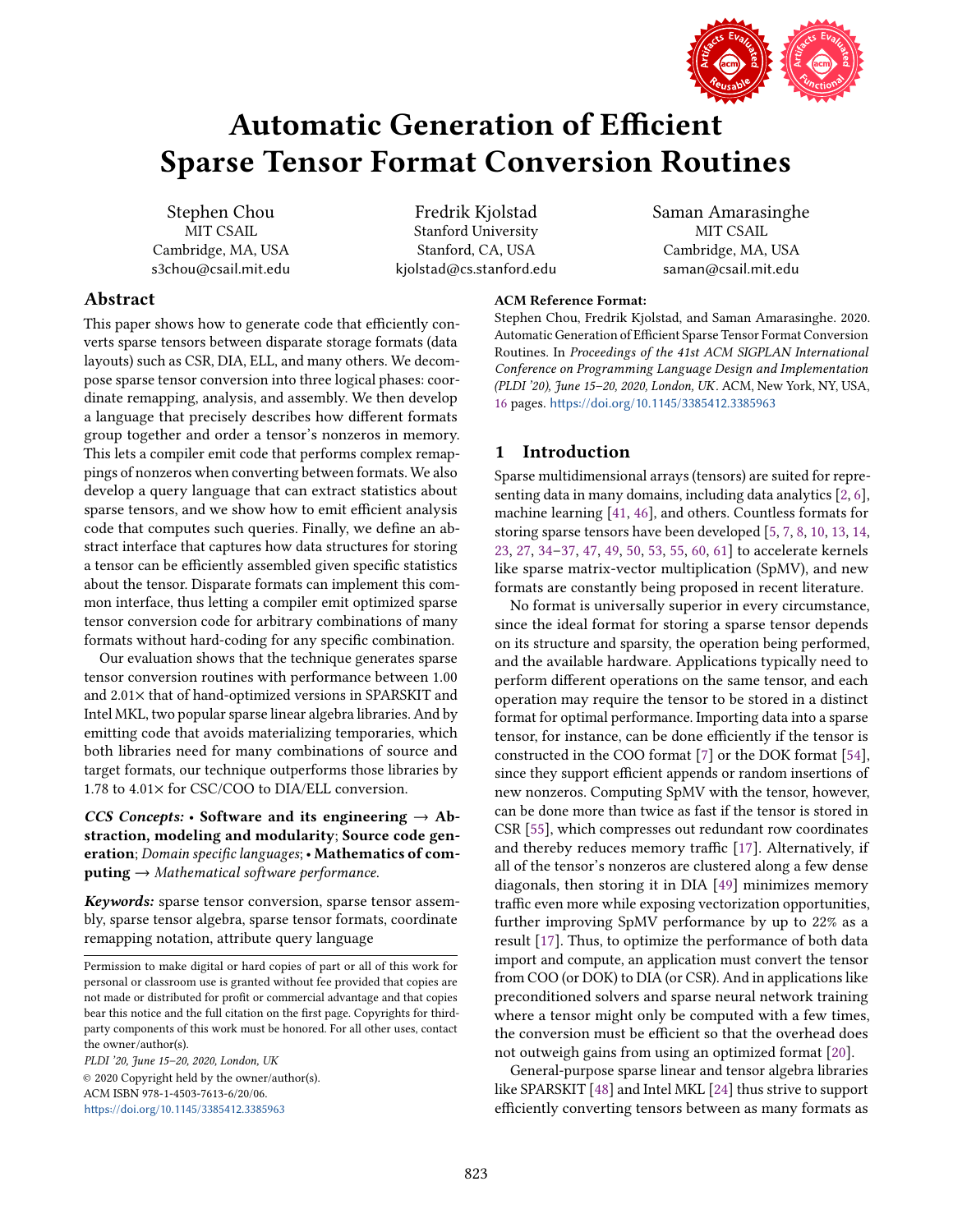<span id="page-1-0"></span>

|                       |   |   | Columns (J)   |  |  |  |
|-----------------------|---|---|---------------|--|--|--|
|                       |   |   | $0$ 1 2 3 4 5 |  |  |  |
| $\widehat{=}$<br>Rows |   |   |               |  |  |  |
|                       |   |   |               |  |  |  |
|                       | റ | n | C             |  |  |  |
|                       | 3 |   |               |  |  |  |

Figure 1. A sparse 4×6 tensor (matrix). Nonzeros can be ordered in memory not only by rows or by columns, but also by diagonals (center) or even by blocks (right).

possible. SPARSKIT, for instance, supports no fewer than 17 different matrix formats. With such large numbers  $(N)$  of supported formats, it becomes impractical to manually implement efficient conversion routines for all  $\Theta(N^2)$  combinations of source and target formats. Instead, hand-optimized libraries typically only support direct conversions to and from some arbitrary canonical format (e.g., CSR with SPARSKIT). Thus, to convert a tensor from COO to DIA using SPARSKIT (or Intel MKL), an application must first convert the tensor to CSR and then to DIA. This doubles the number of conversions needed, which is inefficient when converting a tensor even once incurs significant overhead [\[17,](#page-14-11) [60\]](#page-15-9). Worse, this approach is not even feasible if an application uses novel formats that are not supported by libraries, such as many of the sparse matrix and tensor formats that have been proposed in recent literature. The developer must then hand-implement efficient custom conversion routines for each new format, which are typically complicated and tedious to write and optimize. This motivates a technique that can instead automatically generate such efficient format conversion routines.

Existing sparse tensor algebra compilers such as taco [\[17,](#page-14-11) [29,](#page-14-14) [30\]](#page-14-15) are unable to generate such routines for many formats. Converting a tensor between disparate formats typically entails changing how its nonzeros are grouped and ordered in memory, potentially rearranging nonzeros into complex orders such as by diagonals or by blocks (Figure [1\)](#page-1-0), or even by Morton order [\[13,](#page-14-6) [34\]](#page-14-10). Efficient conversion algorithms can often achieve this reordering without explicitly sorting the input tensor by first computing statistics about the tensor. These statistics are then used to coordinate the movement of nonzeros to the output tensor (in the target format) in such a way that avoids data reshuffles and memory reallocations. The taco compiler cannot generate such algorithms as it cannot express or reason about reordering nonzeros in nonlexicographic coordinate order. It also cannot reason about computing and utilizing statistics about the input tensor to coordinate assembly of disparate tensor data structures.

We propose a technique to generate efficient sparse tensor conversion routines for a wide range of disparate formats, building on our recent works on sparse tensor algebra compilation [\[17,](#page-14-11) [29,](#page-14-14) [30\]](#page-14-15). We decompose a large class of tensor conversion algorithms into three logical phases (Section [3\)](#page-3-0). Then, to facilitate generating code for each phase, we develop

- coordinate remapping notation, which describes how different tensor formats group together and order nonzeros in memory (Section [4\)](#page-4-0);
- attribute query language, which describes what statistics about a tensor are needed so that sufficient memory can be reserved for conversion (Section [5\)](#page-6-0); and a
- tensor assembly abstract interface, which exposes functions that capture how results of attribute queries are used to efficiently assemble many kinds of sparse tensor data structures (Section [6\)](#page-8-0).

As we will show, the conciseness of these abstractions makes it easy to provide specifications that describe how to efficiently construct sparse tensors in many formats. Our technique can then combine these specifications with additional ones proposed by [Chou et al.](#page-14-11) [\[17\]](#page-14-11), which specify how to efficiently iterate over sparse tensors in many formats, in order to generate efficient conversion routines for arbitrary combinations of formats. In this way, users only have to provide one set of specifications for every supported format rather than every combination of source and target formats.

We have implemented a prototype of our technique in taco. Our evaluation shows that, for many combinations of source and target formats, our technique generates conversion routines with performance between 1.00 and 2.01× that of hand-optimized implementations in SPARSKIT and Intel MKL. For conversions from CSC/COO to DIA/ELL, our technique emits code that avoid materializing temporaries and that are not implemented in either library, which lets us optimize those conversions by 1.78 to 4.01× (Section [7\)](#page-11-0).

#### <span id="page-1-1"></span>2 Background

There exist a wide variety of formats for storing sparse tensors in memory. Figure [2](#page-2-0) shows four examples of commonly used sparse tensor formats; for an overview of more formats that have been proposed, we refer readers to [Section 2.1](https://arxiv.org/pdf/1804.10112.pdf#subsection.2.1) in [\[17\]](#page-14-11). The COO format [\[7\]](#page-14-3) represents a sparse tensor as a list of its nonzeros, storing the complete coordinates and value of each nonzero. COO supports efficiently appending new nonzeros, though it also wastes memory by storing redundant row coordinates. The CSR format [\[55\]](#page-15-8) compresses out the redundant row coordinates by grouping all nonzeros in the same row together and using a pos array to map nonzeros to each row. However, inserting a nonzero at some arbitrary coordinates into CSR is expensive as all nonzeros in subsequent rows must be shifted in memory. The DIA [\[49\]](#page-15-5) format stores nonzeros along the same diagonal together in memory, while the ELL [\[27\]](#page-14-9) format groups together up to one nonzero from each row. Such orderings of nonzeros expose vectorization opportunities for SpMV [\[19\]](#page-14-16) and can also reduce memory footprint. However, DIA is only suitable for diagonal and banded matrices, while ELL is only suitable if all rows in the matrix have a similar number  $(K)$  of nonzeros. As these examples show, there is no universally ideal format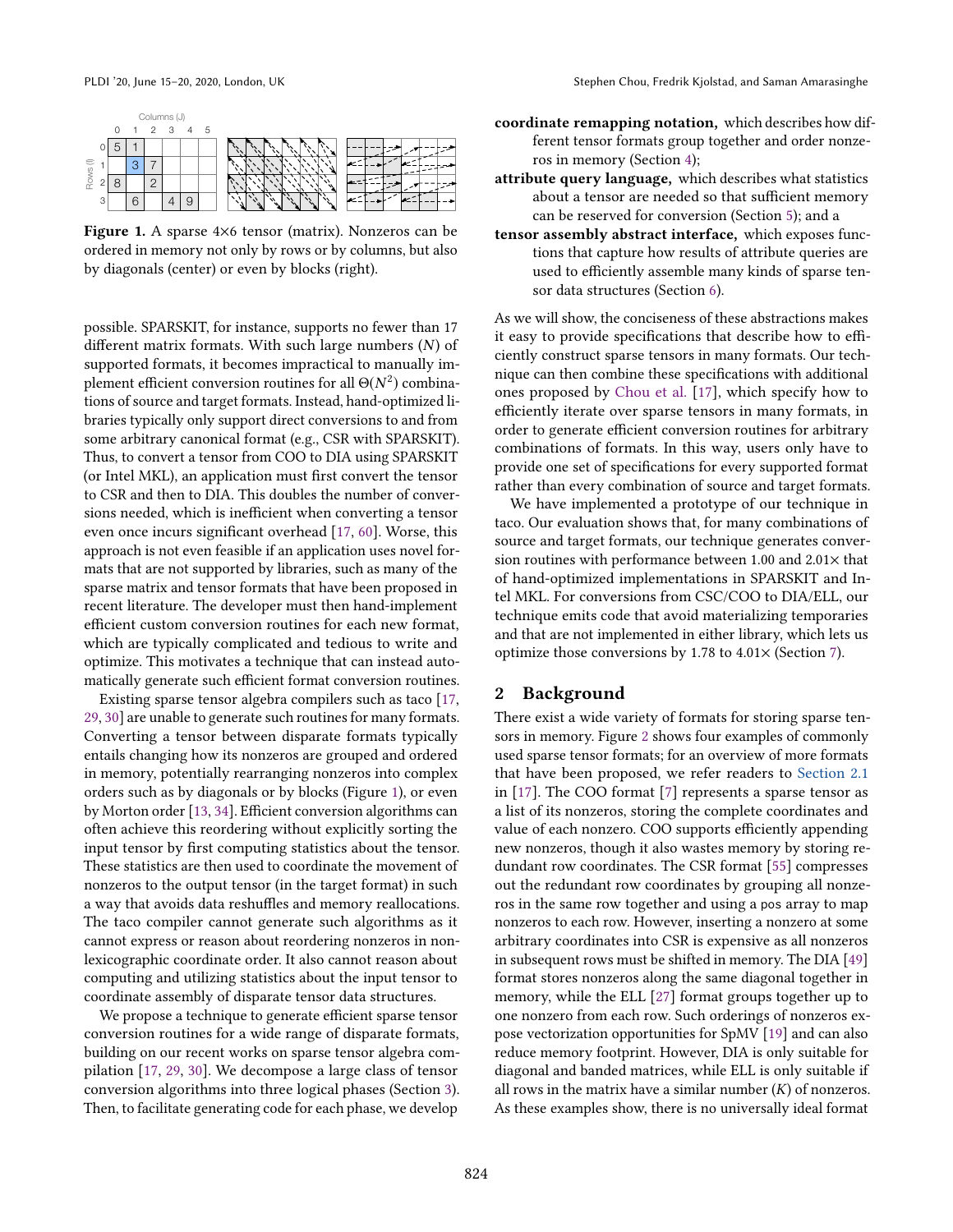Automatic Generation of Efficient Sparse Tensor Format Conversion Routines PLACE PLOI '20, June 15-20, 2020, London, UK

<span id="page-2-0"></span>

Figure 2. The same tensor as shown in Figure [1,](#page-1-0) stored in disparate sparse tensor formats.

<span id="page-2-1"></span>

Figure 3. Two coordinate hierarchy representations of the same tensor from Figure [1](#page-1-0) in COO (left) and CSR (right). Their differing structures reflect how COO and CSR store nonzeros (i.e., whether duplicate row coordinates are stored).

for storing sparse matrices. The same is true of higher-order sparse tensors, for which even more formats have beenand are continuously being $-p$ roposed  $[8, 34, 35, 50]$  $[8, 34, 35, 50]$  $[8, 34, 35, 50]$  $[8, 34, 35, 50]$  $[8, 34, 35, 50]$  $[8, 34, 35, 50]$  that use disparate data structures and ordering schemes to store nonzeros, each with distinct trade-offs.

[Chou et al.](#page-14-11) [\[17\]](#page-14-11) describe how tensors stored in disparate formats can be represented as coordinate hierarchies that have varying structures but that expose the same abstract interface. Figure [3](#page-2-1) shows examples of coordinate hierarchies that represent a tensor in two different formats. Each level in a coordinate hierarchy encodes the nonzeros' coordinates into one dimension. Edges associate stored components with their containing subtensors. In Figure [3,](#page-2-1) for instance, each column coordinate, which is associated with a nonzero, is connected by an edge to a coordinate that identifies the nonzero's containing row. Each stored component is represented by a path from the root to a leaf, with coordinates along the path representing the component's coordinates. We refer readers to [Section 3](https://arxiv.org/pdf/1804.10112.pdf#section.3) in [\[17\]](#page-14-11) for more details.

We can then decompose sparse tensor formats into level formats that each stores a coordinate hierarchy level, which represents a tensor dimension. CSR (Figure [2b\)](#page-2-0), for instance, can be decomposed into two level formats, dense and compressed, that store the row and column levels respectively, as Figure [4](#page-2-2) shows. The dense level format implicitly encodes all rows using just a parameter N to store the dimension's size. By contrast, the compressed level format uses two arrays, pos and crd, to store column coordinates of nonzeros in each row. All level formats, however, expose the same static interface consisting of level functions, which describe how to access a format's data structures, and properties, which describe characteristics of the data as stored (e.g., if nonzeros are stored in order). The level function locate, for instance, describes how

<span id="page-2-2"></span>

Figure 4. Decomposition of CSR into level formats and corresponding level functions that describe how the associated data structures can be efficiently accessed.

to efficiently random access coordinates that are stored in a level format. Similarly, pos\_bounds and pos\_access describe how to efficiently iterate over coordinates, with the former specifying how to compute the bounds of iteration and the latter specifying how to access each coordinate.

Structured sparse tensor formats like DIA and ELL, which do not group nonzeros lexicographically by their coordinates, can also be decomposed into level formats by casting them as formats for tensors with additional dimensions. For example, a DIA matrix can be cast as a 3rd-order tensor where each slice contains only nonzeros that lie on the same diagonal, as shown in Figure [5.](#page-3-1) We can then decompose DIA into three level formats: one that stores the set of nonzero diagonals in a perm array of size K, another that encodes the set of rows in each diagonal, and a third that encodes the column coordinates of nonzeros. Such a decomposition lets a sparse tensor algebra compiler reason about how tensors stored in DIA and similar structured formats can be efficiently iterated, which is crucial for generating fast tensor algebra code.

The coordinate hierarchy abstraction lets a compiler generate efficient code to iterate over sparse tensors in disparate formats by simply emitting code to traverse coordinate hierarchies. This entails recursively generating a set of nested loops that each iterates over a level in a coordinate hierarchy. The compiler generates each loop by emitting calls to level functions that describe how to efficiently access the level. Then, to obtain code that iterates over a tensor in any desired format, the level function calls are simply replaced with the desired format's implementations of those level functions. This approach lets a compiler generate efficient code for disparate formats without hard-coding for any specific format. We refer readers to [Section 4.5](https://arxiv.org/pdf/1804.10112.pdf#subsection.4.5) in [\[17\]](#page-14-11) for more details.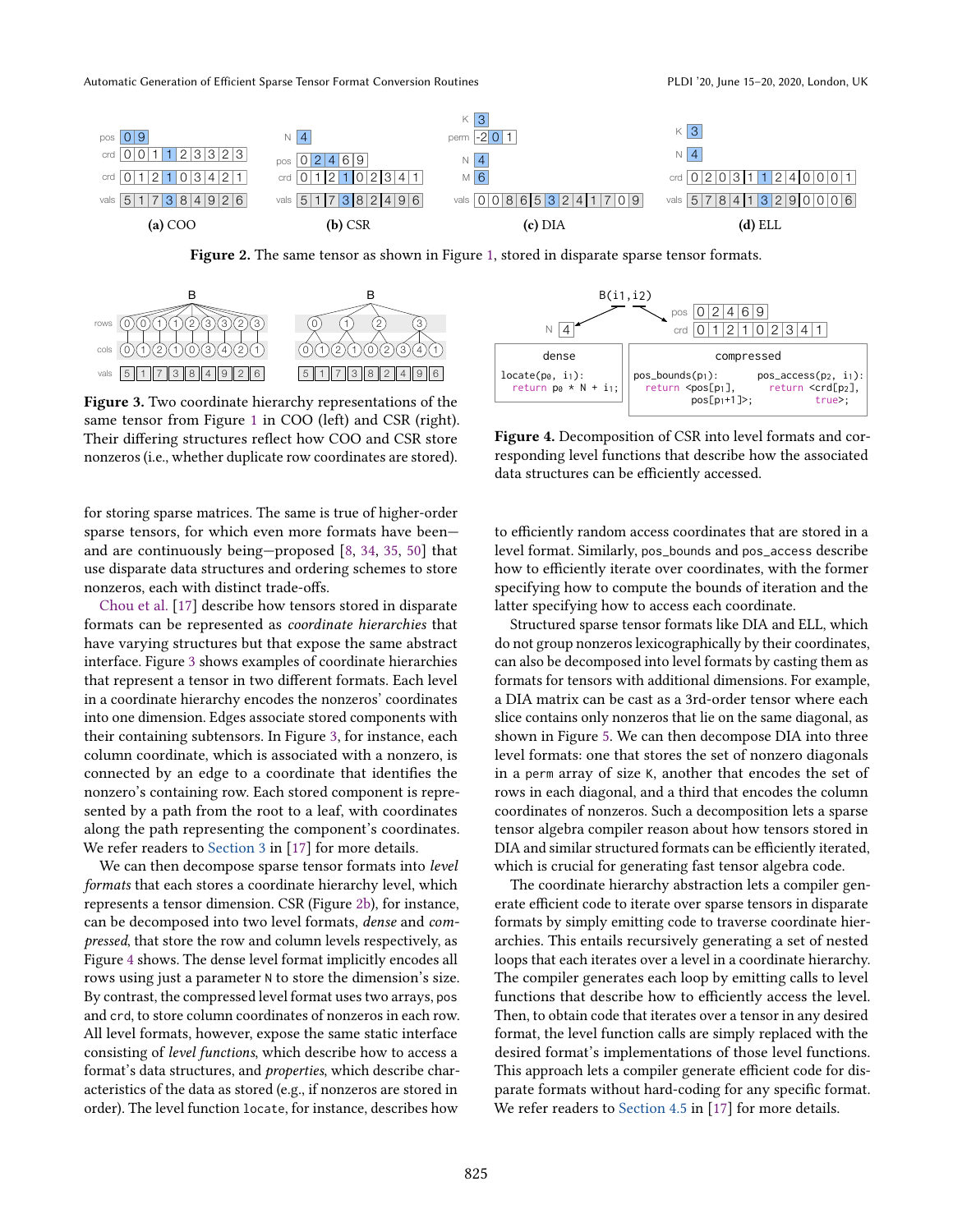<span id="page-3-1"></span>

Figure 5. The matrix in Figure [1](#page-1-0) can be transformed to a 3rd-order tensor where each slice contains all nonzeros that lie on the same diagonal in the original matrix. The lexicographic coordinate ordering of nonzeros in the resulting tensor matches the order in which nonzeros are stored in DIA (Figure [2c\)](#page-2-0). Section [4](#page-4-0) shows how this transformation is formalized by the coordinate remapping  $(i,j) \rightarrow (j-i,i,j)$ .

## <span id="page-3-0"></span>3 Overview

Figure [6](#page-4-1) shows three examples of sparse tensor conversion routines that efficiently convert tensors between different storage formats. As these examples illustrate, different combinations of source and target formats require vastly dissimilar code. It turns out, however, that efficient algorithms for converting sparse tensors between a wide range of disparate formats can all be decomposed into three logical phases: coordinate remapping, analysis, and assembly. Figure [6](#page-4-1) identifies these phases using different background colors.

The coordinate remapping phase iterates over the input tensor and, for each nonzero, computes new coordinates as functions of its original coordinates. What additional coordinates are computed depends on the target format. For instance, the code in Figure [6a,](#page-4-1) which converts a CSR matrix to DIA, computes a new coordinate k for each nonzero as the difference between its column and row coordinates (lines 2-6 and 20-24). Coordinate remapping conceptually transforms (i.e., remaps) the input tensor to a hypersparse higher-order tensor. As Figure [5](#page-3-1) illustrates, the lexicographic coordinate ordering of nonzeros in the remapped tensor reflects how nonzeros are grouped together and ordered in the target format (i.e., DIA), even if the format does not store nonzeros in lexicographic order by their original coordinates.

The analysis phase computes statistics about the input tensor that are later used to determine the amount of memory to allocate for storing nonzeros in the target format. The exact statistics that are computed also depend on the target format. Figure [6a,](#page-4-1) for instance, computes the set of all nonzero diagonals in the input matrix (lines  $1-8$ ), with distinct diagonals identified by offsets (k) computed in the coordinate remapping phase. By contrast, Figure [6b](#page-4-1) computes the maximum number of nonzeros in any row of the input matrix (lines  $1-5$ ), while Figure [6c](#page-4-1) computes the number of nonzeros in each row of the input matrix (lines  $1-6$ ).

Finally, the assembly phase iterates over the input tensor and inserts each nonzero into the output data structures. Again, where each nonzero is inserted (pB2) depends on the

target format. Figure [6a](#page-4-1) computes pB2 as a function of each nonzero's row coordinate and its offset k (as computed in the coordinate remapping phase), in such a way that nonzeros with the same offset are grouped together in the output (lines 25-26). By contrast, Figure [6c](#page-4-1) simply appends each nonzero to its row's corresponding segment in the crd array (line 19).

In Sections [4](#page-4-0) through [6,](#page-8-0) we describe how our technique generates efficient code to perform coordinate remapping (Section [4\)](#page-4-0), analysis (Section [5\)](#page-6-0), and assembly (Section [6\)](#page-8-0). For each logical phase, we define a language that captures what needs to be performed for disparate target formats. Figure [7](#page-4-2) demonstrates how these languages can be used to specify what needs to be performed when converting tensors to ELL. For each new target tensor format, a user must first specify

• a coordinate remapping (in green) that, when applied to the input tensor, captures how nonzeros are grouped together and ordered in the target format.

As alluded to in Section [2,](#page-1-1) the target tensor format can then be decomposed into level formats that each stores a dimension of the remapped input tensor. For each of these level formats, the user must then also specify

- what input tensor statistics to compute (in yellow) and
- how to store the coordinates of nonzeros (in blue).

To generate code that converts tensors between any two specific formats, our technique combines the aforementioned specifications for the target format with level functions that describe how to iterate over tensors in the source format. Given the specifications in Figures [4](#page-2-2) and [7](#page-4-2) as inputs, for instance, our technique generates code like what is shown in Figure [6b,](#page-4-1) which performs CSR to ELL conversion. Just as easily though, given the same specifications in Figure [7](#page-4-2) but also level functions that describe how to iterate over COO tensors, our technique instead generates efficient COO to ELL conversion code. In this way, our technique can generate efficient conversion routines for many combinations of formats without needing specifications for each combination.

Having a separate language to describe each logical phase provides several benefits. First, converting to different tensor formats may require similar steps to be taken for only some of the phases, so having each phase be specified separately allows for reuse of the specifications. For instance, the COO format uses the same data structure as ELL to store column coordinates. Thus, the two formats can share specifications for assembly (i.e., level functions implemented for the singleton level format) even if they require different coordinate remappings. Second, having each logical phase be specified separately gives the compiler flexibility to generate code that fuses logically distinct phases only if it is beneficial. Our technique can thus generate code like Figure [6a,](#page-4-1) which duplicates and fuses coordinate remapping with the analysis and assembly phases to avoid materializing the offsets of nonzeros. At the same time, for conversions to formats that store nonzeros in more complex orderings (e.g., Morton order), the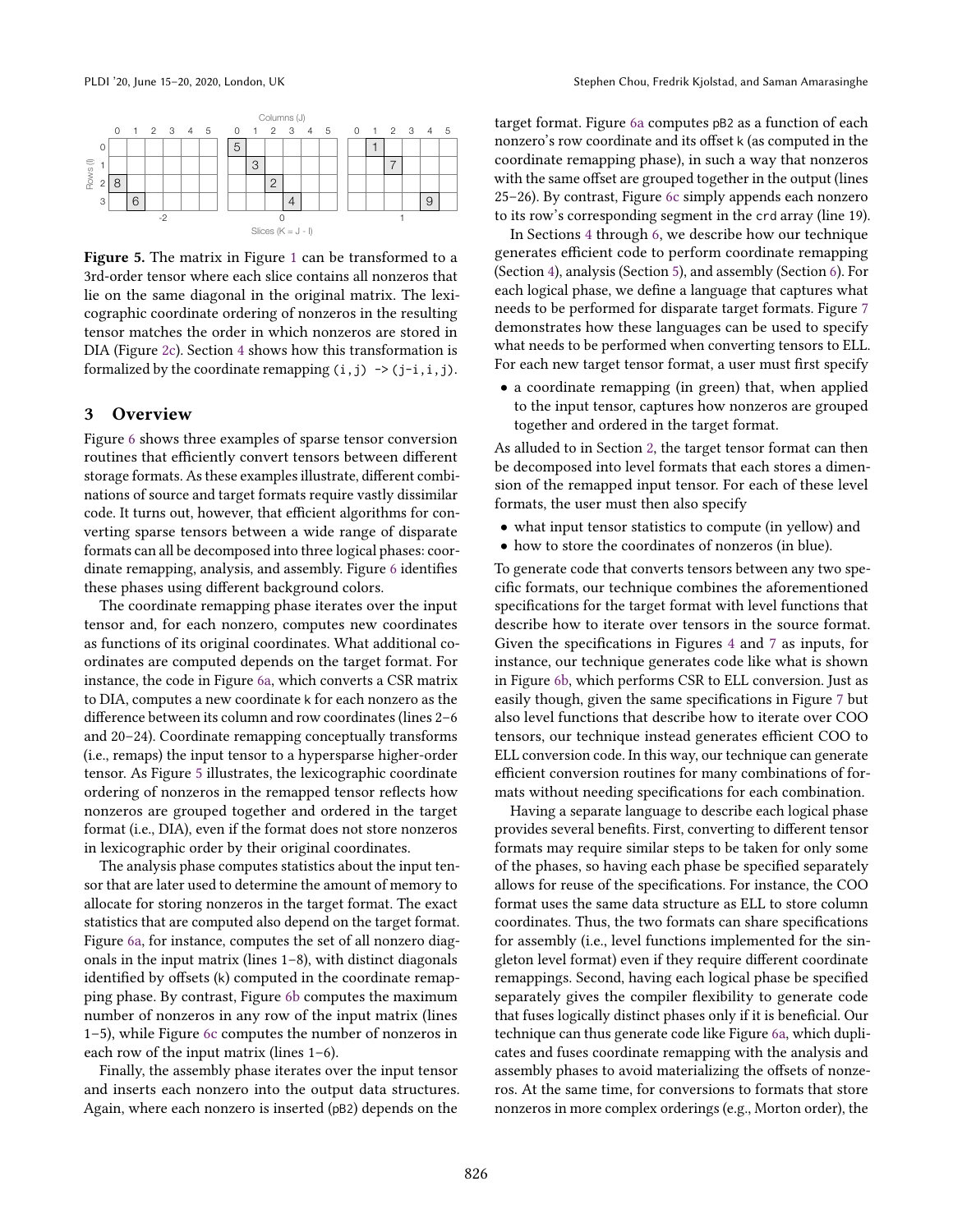Automatic Generation of Efficient Sparse Tensor Format Conversion Routines PLAC PLACE PLACE PLACE 20, June 15-20, 2020, London, UK

<span id="page-4-1"></span>

Figure 6. Code (in  $C^{++}$ ) to convert sparse tensors between different source and target formats. The background colors identify distinct logical phases of format conversion (green for coordinate remapping, yellow for analysis, and blue for assembly).

<span id="page-4-2"></span>

Figure 7. Specifications that describe what needs to be performed as part of each logical phase when converting sparse tensors to ELL, which can be decomposed into three level formats: sliced, dense, and singleton. The background colors identify the phases being specified, following the same scheme as Figure [6.](#page-4-1)

compiler can emit code to perform coordinate remapping separately and materialize the additional coordinates. This eliminates the need to recompute complex remappings.

# <span id="page-4-0"></span>4 Coordinate Remapping

As explained in Section [3,](#page-3-0) many efficient sparse tensor conversion algorithms logically transform (i.e., remap) input tensors to higher-order tensors, such that the lexicographic coordinate ordering of nonzeros in the remapped tensors specify how nonzeros are stored in the target formats. We propose a new language called coordinate remapping notation, which precisely describes how a tensor can be remapped so as to capture the various ways that different tensor formats group together and order nonzeros in memory. We further show how our technique generates code that applies a coordinate remapping to remap the input tensor as part of format conversion. This eliminates the need for end users to hand-implement additional code that separately performs such a remapping, which the technique of [Chou et al.](#page-14-11) [\[17\]](#page-14-11) requires for conversions to structured tensor formats.

#### 4.1 Coordinate Remapping Notation

Figure [8](#page-5-0) shows the syntax of coordinate remapping notation. Statements in coordinate remapping notation specify how components in a canonical (non-remapped) input tensor map to components in an output tensor of equal or higher order. For instance, given a matrix A as input, the statement

$$
(i, j) \rightarrow (j-i, i, j)
$$

maps every component  $A_{ij}$  to the corresponding component in the  $(j - i)$ -th slice of three-dimensional remapped tensor. Applying this remapping to any matrix, which can be stored in any format but must have canonical coordinates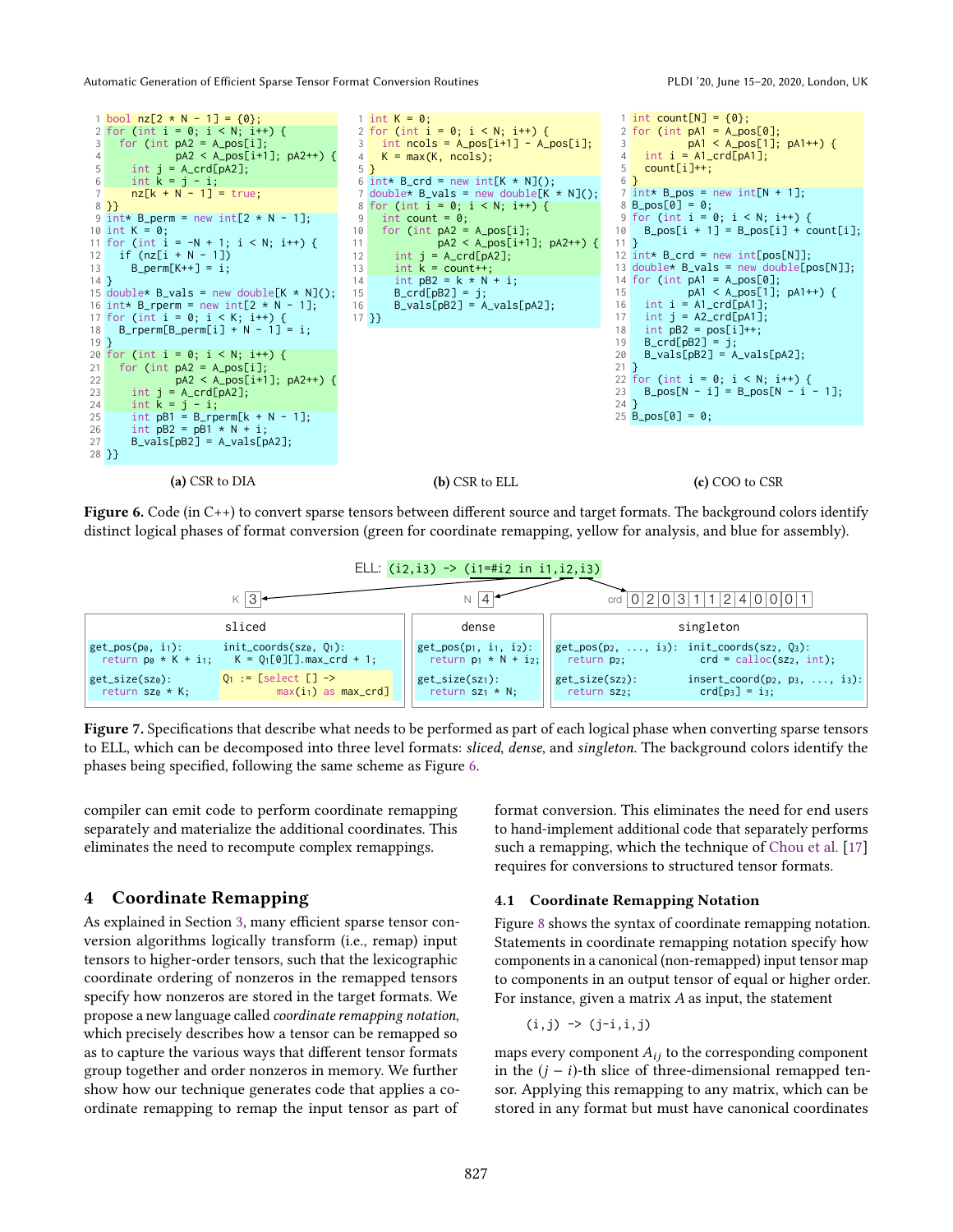<span id="page-5-0"></span>remap\_stmt := src\_indices '->' dst\_indices  $src\_indices := '('ivar {'', 'ivar '')}$ dst\_indices := '(' ivar\_let { ', ' ivar\_let } ')'  $ivar\_let := \{ var'='ivar\_expr' in' }ivar\_expr$ ivar\_expr := ivar\_xor { '|' ivar\_xor } ivar\_xor := ivar\_and { '^' ivar\_and } ivar\_and := ivar\_shift { '&' ivar\_shift } ivar\_shift := ivar\_add { ( '<<' | '>>' ) ivar\_add }  $\label{eq:var1} \text{ivar\_add} := \text{ ivar\_mul} \left\{\left(\begin{smallmatrix} \cdot&\cdot&\cdot&\cdot \end{smallmatrix}\right) \text{ ivar\_mul} \right\}$  $\begin{split} &\text{ivar\_mul} \coloneqq \text{ ivar\_factor} \left\{\left(\begin{smallmatrix} \cdot\star \\ \star\end{smallmatrix} \right| \begin{smallmatrix} \cdot\right\} \end{smallmatrix} \right. \begin{subarray}{c} \!\! \setlength{\begin{smallmatrix} \cdot\star\end{smallmatrix}} \end{subarray} \right) \text{ ivar\_factor} \left\} \end{split}$ ivar\_factor := '(' ivar\_expr ')' | ivar\_counter | ivar | var | const  $ivar\_counter := '#' {ivar}$ 

Figure 8. The syntax of coordinate remapping notation. Expressions in braces may be repeated any number of times.

 $(i, j)$ , transforms it to a 3rd-order tensor where each slice contains all nonzeros that lie on the same diagonal in the original matrix. As Figure [5](#page-3-1) shows, the lexicographic coordinate ordering of nonzeros in the resulting tensor precisely reflects the order in which nonzeros are stored in DIA.

Similarly, the BCSR format partitions a matrix into fixedsized  $M \times N$  blocks and stores components of each block contiguously in memory [\[23\]](#page-14-8). Such grouping of nonzeros can be expressed with the remapping

$$
(i,j) \rightarrow (i/M, j/N, i, j),
$$

which assigns components that lie within the same block to the same two-dimensional slice (identified by coordinates  $(i/M, j/N)$  in the output tensor.

Coordinate remapping notation can express complex tensor reorderings. The remapping below, for instance, groups together nonzeros that lie within the same constant-sized  $N \times N \times N$  block and also orders the blocks as well as the nonzeros within each block in Morton order [\[38\]](#page-15-13):

(i,j,k) -> (r=i/N in s=j/N in t=k/N in (r&1) | ((s&1)<<1) | ((t&1)<<2) ...,i/N,j/N,k/N, u=i%N in v=j%N in w=k%N in (u&1) | ((v&1)<<1) | ((w&1)<<2) ...,i,j,k).

This remapping exactly describes how the HiCOO tensor format orders nonzeros in memory [\[34\]](#page-14-10). Nested let expressions are used to first define variables r, s, and t as the coordinates of each block and variables u, v, and w as the coordinates of each nonzero within a block. The remapping then computes the Morton code of each block and each nonzero within a block by interleaving the bits of those previously defined coordinates using bitwise operations.

Coordinate remapping notation also provides counters, denoted by "#" in Figure [8.](#page-5-0) Counters map nonzeros that share the same specified coordinates to distinct slices in the result. For instance, as Figure [9](#page-5-1) shows, the remapping

 $(i, j)$  ->  $(k=#i in k, i, j)$ 

assigns the k-th nonzero that is iterated over in each row of the input matrix to the  $k$ -th slice in the output tensor,



<span id="page-5-1"></span>

**Figure 9.** Result of applying  $(i, j) \rightarrow (*i, i, j)$  to the matrix in Figure [1,](#page-1-0) assuming nonzeros are iterated over during remapping in the same order as they are stored in Figure [2b.](#page-2-0)

ensuring nonzeros with the same i coordinate are mapped to distinct slices. This remapping effectively groups together up to one nonzero from each row of the input matrix, accurately reflecting how formats like ELL and JAD [\[47\]](#page-15-4) store nonzeros.

#### <span id="page-5-2"></span>4.2 Code Generation

To support generating sparse tensor conversion routines for arbitrary combinations of formats, we independently annotate each supported format with a coordinate remapping that describes how the format groups together and orders nonzeros. As the previous examples demonstrate, it is also simple for end users to add support for additional custom formats by using coordinate remapping notation to specify how the new formats lay out nonzeros in memory. Then, to support converting tensors between two specific formats, our technique emits code that iterates over the input tensor and transforms the (canonical) coordinates of each nonzero by applying the target format's coordinate remapping.

To generate a set of nested loops that efficiently iterate over an input tensor in any source format, our technique uses the method proposed by [Kjolstad et al.](#page-14-15) [\[30\]](#page-14-15) and generalized by [Chou et al.](#page-14-11) [\[17\]](#page-14-11), which is summarized at the end of Section [2.](#page-1-1) Within the generated loops, our technique then emits code that computes each remapped nonzero's additional coordinates as functions of the nonzero's original coordinates, following the target format's coordinate remapping.

To compute additional coordinates that are defined purely as arithmetic or bitwise expressions of the original coordinates, our technique simply inlines those expressions directly into the emitted code (e.g., lines 6 and 24 in Figure [6a,](#page-4-1) which compute the first coordinate in the output of the remapping  $(i, j)$  ->  $(j-i, i, j)$ ). Remappings that contain let expressions are lowered by first emitting code to initialize the local variables and then inlining the expressions that use those local variables. For example, a remapped coordinate r=i/N in  $(r&1)$  |  $((r&2)<<2)$  would be lowered to

$$
int r = i/N;
$$
  
 
$$
int m = (r&1) | ((r&2)<<2;
$$

Coordinate remappings that contain counters are lowered by emitting a counter array for each distinct counter in the remapping. Each element in the counter array corresponds to a distinct set of coordinates  $(i_1, ..., i_k)$  that can be used to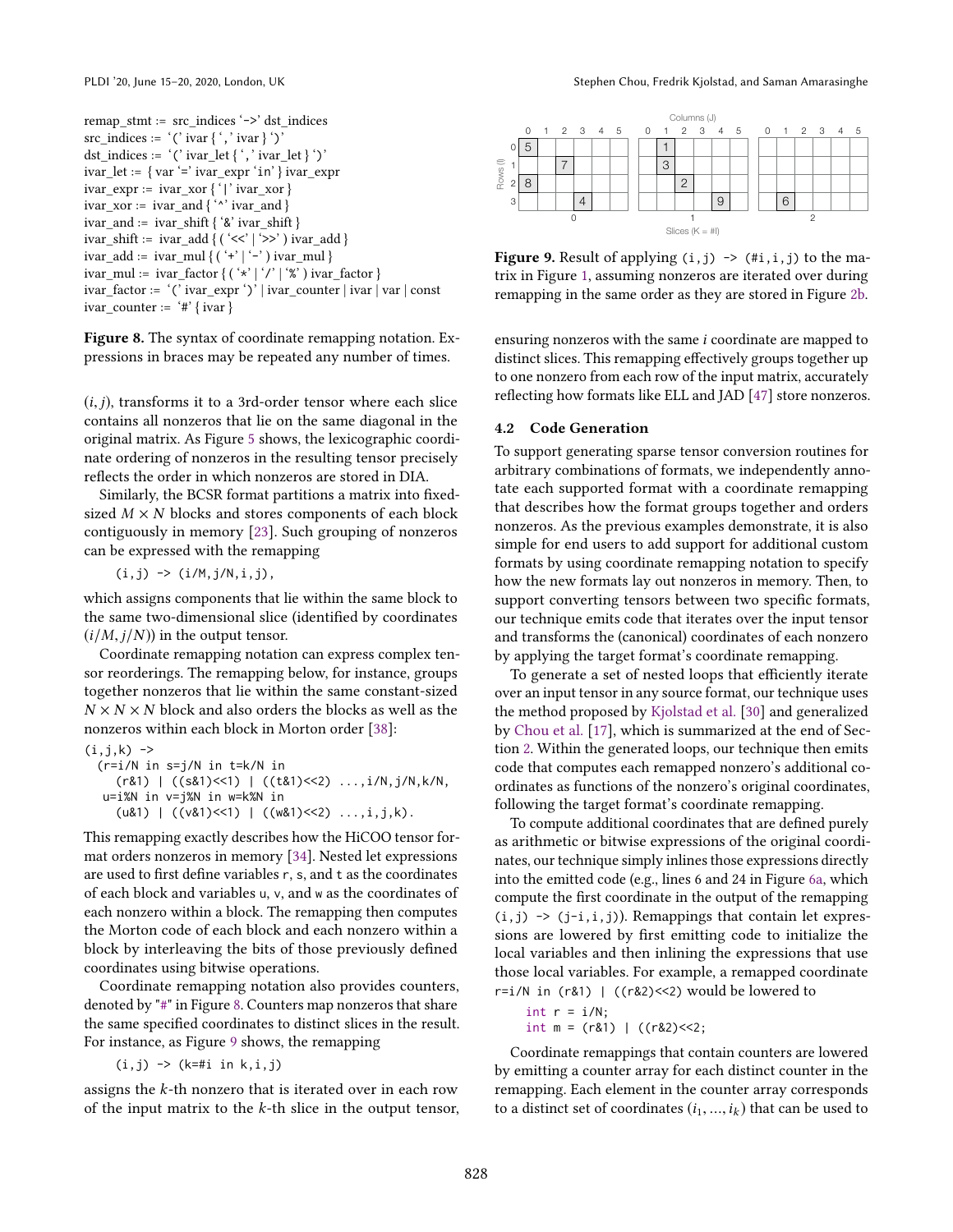index into the counter, and the counter array element tracks how many input nonzeros with coordinates  $(i_1, ..., i_k)$  have been iterated over so far. Our technique additionally emits code that, for each nonzero having coordinates that correspond to counter array element  $c$ , first assigns the nonzero to the output tensor slice indexed by c and then increments c. So to apply the remapping  $(i,j) \rightarrow (*i,i,j)$  to a COO matrix, for instance, our technique emits the following code:

```
int counter[N] = {0}; // counter array for #i
for (int p = 0; p < nnz; p++) {
 int i = A1_c \text{ord}[p];
  int j = A2_c \text{crd}[p];int k = counter[i]++; // k == #i// map A(i,j) to coordinates (k,i,j) ...
```
If the coordinates used to index into a counter are iterated in order though, our technique reduces the size of the counter array in the generated code by having the counter array be reused across iterations. This can significantly reduce memory traffic. For instance, if the input matrix is instead stored in CSR, our technique infers from properties of the format (exposed through the static interface discussed in Section [2\)](#page-1-1) that we can efficiently iterate over nonzeros row by row. Thus, to apply the same coordinate remapping as before, our technique emits optimized code as shown on lines 8-13 in Figure [6b,](#page-4-1) which uses the same scalar count variable to remap the nonzeros in each row of the input matrix.

#### <span id="page-6-0"></span>5 Attribute Queries

As we also saw in Section [3,](#page-3-0) to avoid having to constantly reallocate and shuffle around stored nonzeros, many efficient tensor conversion algorithms instead allocate memory in one shot based on some statistics about the input tensor. Computing these statistics, however, requires very different code depending on how the input tensor is stored. For instance, to convert a matrix to ELL without dynamically resizing the crd and vals arrays, one must first determine the maximum number of nonzeros K stored in any row. If the input matrix is stored in COO, then computing  $K$  requires constructing a histogram that records the number of nonzeros in each row, which in turn requires examining all the nonzeros in the matrix. If the input is stored in CSR, however, then the number of nonzeros in each row can instead be directly computed from the pos array. Optimized code for converting CSR matrices to ELL thus does not need to make multiple passes over the input matrix's nonzeros, reducing memory traffic.

We propose a new language called the *attribute query* language that describes statistics of sparse tensors as aggregations over the coordinates of their nonzeros. The attribute query language is declarative, and attribute queries are specified independently of how the input tensor is actually stored. This lets our technique lower attribute queries to equivalent sparse tensor computations and then simply leverage prior work on sparse tensor algebra compilation [\[17,](#page-14-11) [29,](#page-14-14) [30\]](#page-14-15) to generate optimized code for computing tensor statistics. As

<span id="page-6-1"></span>

| select $[i] \rightarrow$ | $count(j)$ as nir |   | select $[i] \rightarrow$<br>$min(j)$ as minir,<br>$max(j)$ as maxir | select $[j] \rightarrow$<br>$id()$ as ne |    |  |  |  |
|--------------------------|-------------------|---|---------------------------------------------------------------------|------------------------------------------|----|--|--|--|
| i                        | nir               | i | minir maxir                                                         |                                          | ne |  |  |  |
| 0                        | 2                 | Ø |                                                                     |                                          |    |  |  |  |
|                          |                   |   |                                                                     |                                          |    |  |  |  |
| 2                        |                   | 2 |                                                                     |                                          |    |  |  |  |
| 3                        |                   | 3 |                                                                     |                                          | 3  |  |  |  |
|                          |                   |   |                                                                     |                                          |    |  |  |  |
|                          |                   |   |                                                                     |                                          | 5  |  |  |  |

Figure 10. Examples of attribute queries computed on the tensor shown in Figure [1.](#page-1-0)

we show in Section [6,](#page-8-0) our technique can thus generate efficient tensor conversion routines while only requiring users to provide simple-to-specify attribute queries for each potential target format, as opposed to complicated loop nests for every combination of source and target formats.

#### 5.1 Attribute Query Language

The attribute query language lets users compute summaries of a tensor's sparsity structure by performing aggregations over the coordinates of the tensor's nonzeros. All queries in the attribute query language take the form

```
select [i_1, \ldots, i_m] \rightarrow\langle \text{aggr}_1 \rangle as label<sub>1</sub>, ..., \langle \text{aggr}_n \rangle as label<sub>n</sub>
```
where each  $i_k$  denotes a coordinate into dimension  $I_k$  of some *r*-dimensional tensor A and  $\langle \text{aggr}_k \rangle$  invokes the aggregation function count, max, min, or id. The result of an attribute query is conceptually a map that, for every distinct set of coordinates  $(i_1, \ldots, i_m)$ , stores computed statistics about the  $I_{m+1} \times \cdots \times I_r$  subtensor A' in A identified by those coordinates. Figure [10](#page-6-1) shows examples of different attribute queries computed on the same tensor.

count ( $i_{m+1},...,i_l$ ) computes the number of nonzero  $I_{l+1}\times$  $\cdots \times I_r$  subtensors, each of which can be identified by a distinct set of coordinates  $(i_1, \ldots, i_l)$ , that are contained in A'. For instance, if I, J, K represent the slice, row, and column dimensions of a 3rd-order tensor B, then the query

$$
select[i] \rightarrow count(j) as nnr_in_slice
$$

computes the number of nonzero rows contained in each  $J \times K$  slice of B, while the query

select  $[i] \rightarrow count(j,k)$  as  $nnz_in\_slice$ 

computes the number of nonzeros in each  $J \times K$  slice. Figure [10](#page-6-1) (left) shows how count queries can be used to compute the number of nonzeros in each row of a matrix, which is required when converting it from COO to CSR for instance.

 $\max(i_{m+1})$  and  $\min(i_{m+1})$  compute, for each subtensor  $A',$ the largest and smallest coordinates  $i_{m+1}$  such that the  $i_{m+1}$ th slice of  $A'$  along dimension  $I_{m+1}$  is nonzero. For instance, if  $Q$  is the result of the query in Figure [10](#page-6-1) (middle), then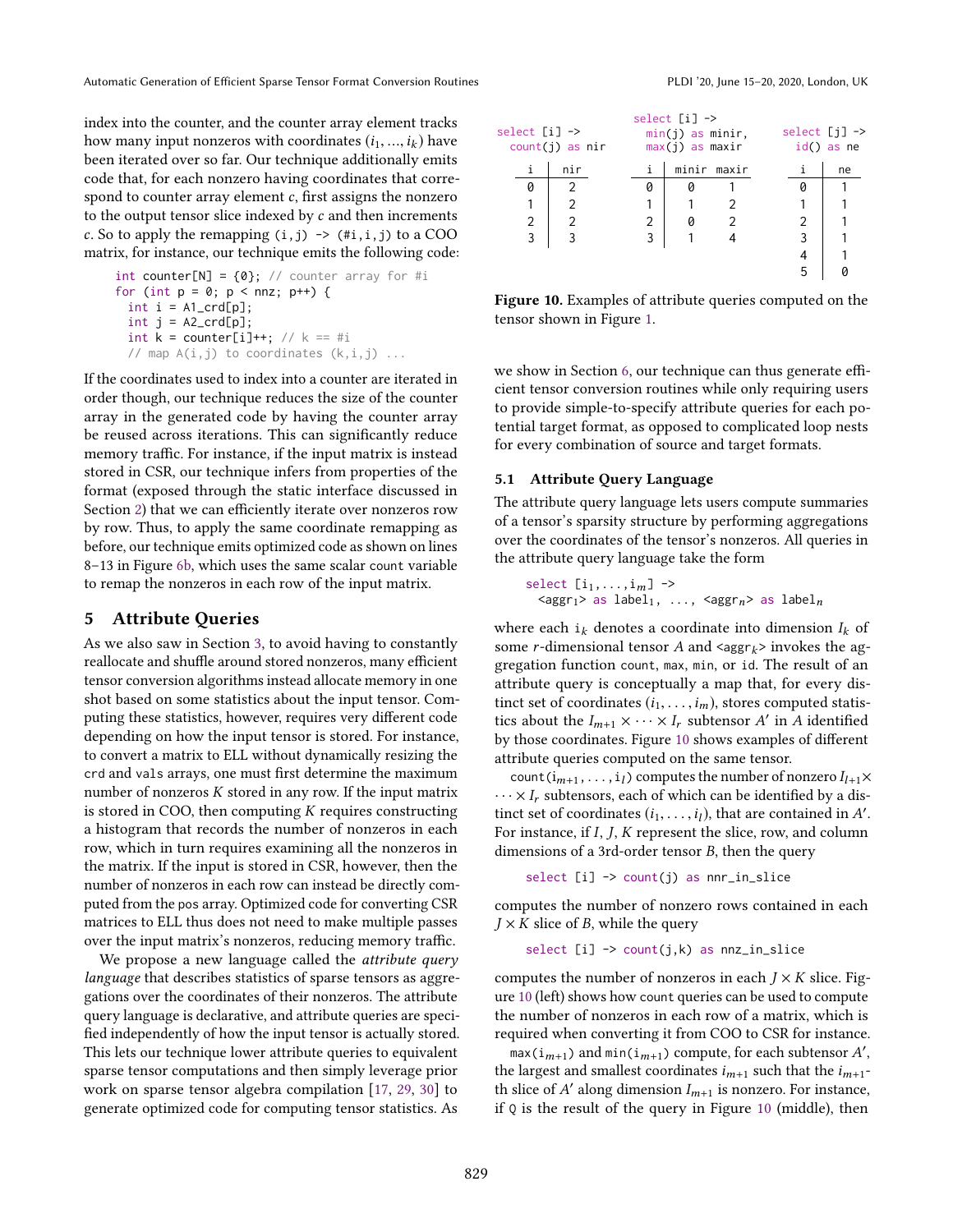$Q[3]$ .minir == 1 and  $Q[3]$ .maxir == 4 since all nonzeros in row 3 of the tensor in Figure [1](#page-1-0) lie between columns 1 and 4.

Finally, id simply returns 1 if a subtensor A' contains nonzeros and 0 otherwise. So if R is the result of the query in Figure [10](#page-6-1) (right), then  $R[4]$ .ne == 1 since column 4 contains a nonzero while  $R[5]$ .ne == 0 since the last column is empty.

The attribute query language can be used with coordinate remapping notation to compute even more complex attributes of structured tensors. For example, let A be a  $K \times I \times J$  tensor obtained by applying the remapping  $(i, j) \rightarrow$  $(j-i,i,j)$  to a matrix B. Since each slice of A along dimension  $K$  corresponds to a unique diagonal in  $B$ , computing

$$
select [k] \rightarrow id() as ne
$$

on A results in a bit set that encodes the set of all nonzero diagonals in B. This, as mentioned in Section [3,](#page-3-0) is precisely information that would be required if one were to convert B from CSR to DIA. Furthermore, since the coordinate of each slice of A is defined to be the offset of the corresponding diagonal in B from the main diagonal, applying the query

select [] -> min(k) as lb, max(k) as ub

to A computes the lower and upper bandwidths of matrix B.

#### 5.2 Code Generation

[Kjolstad et al.](#page-14-14) [\[29\]](#page-14-14) introduce concrete index notation, which is a language for precisely specifying tensor computations. For instance, an operation that computes the sum of every row in a matrix A can be expressed as  $\forall_i \forall j$   $x_i$  +=  $A_{ij}$ , where each ∀ specifies iteration over a dimension of A. [Kjolstad](#page-14-14) [et al.](#page-14-14) show how computations expressed in concrete index notation can be lowered to efficient imperative code; we refer readers to Section 5 in [\[28\]](#page-14-18) for more details. At a high level, this is done recursively dimension by dimension in the order specified by the ∀s. To generate code for the previous example, for instance, a compiler would first emit a loop to iterate over all rows of A. Within that loop, the compiler would then emit a second loop to iterate over all columns of A in order to compute the sum of nonzeros in row i. Again, specializing the emitted code to operands in arbitrary formats can be done in the same way described at the end of Section [2.](#page-1-1)

To generate efficient code that computes an attribute query, our technique simply reformulates the query as sparse tensor algebra computation. The query is first lowered to a canonical form in concrete index notation, which we extend with the ability to index into results using coordinates that are computed as arbitrary functions of index variables. The canonical form of the query is subsequently optimized by applying a set of predefined transformations to simplify the computation. Finally, the optimized query in concrete index notation is compiled to imperative code by straightforwardly leveraging the techniques of [Kjolstad et al.](#page-14-15) and [Chou et al.](#page-14-11) as summarized above. This approach works as long as query results are stored in a format, like dense arrays, that can itself be efficiently assembled without needing attribute queries.

More precisely, let A be an  $I_1 \times \cdots \times I_r$  tensor obtained by applying some remapping to a  $J_1 \times \cdots \times J_n$  tensor B. Then, to compute an attribute query of the form

select  $[i_1, \ldots, i_m] \rightarrow id()$  as Q

on A for instance, our technique lowers the query to its canonical form in concrete index notation as

$$
\forall_{j_1} \cdots \forall_{j_n} Q_{i_1 \cdots i_m} \models \mathrm{map}(B_{j_1 \cdots j_n}, 1),
$$

where |= denotes Boolean OR reduction. The computation above logically iterates over every component of B, computes the coordinates  $(i_1, \ldots, i_m)$  of each component  $B_{j_1 \cdots j_n}$  in the remapped tensor A, and sets the corresponding component in the Boolean result tensor  $Q$  to true (1). (All components of Q are assumed to be initialized to false.) The map operator returns the second argument if the first argument is nonzero (or true) and zero otherwise, which ensures only the coordinates of nonzeros in B are aggregated. So if, for instance, C is a  $K \times I \times J$  tensor obtained by applying the remapping  $(i, j) \rightarrow (j-i, i, j)$  to a matrix *D*, then to compute select  $[k] \rightarrow id()$  as  $Q$  on  $C$ , our technique lowers the query to the computation  $\forall_i \forall_j Q_{j-i} \models \text{map}(D_{ij}, 1)$ . For each nonzero of D, this computation computes the nonzero's offset from the main diagonal and sets the corresponding component in  $Q$  to true. The query result  $Q$  thus strictly encodes the set of diagonals in D that contain nonzeros.

In a similar way, our technique lowers count queries

select  $[i_1,\ldots,i_m] \rightarrow \text{count}(i_{m+1},\ldots,i_l)$  as Q

on A to their canonical form

$$
(\forall_{i_1} \cdots \forall_{i_l} Q_{i_1 \cdots i_m} == \text{map}(W_{i_1 \cdots i_l}, 1))
$$
  
where  $(\forall_{j_1} \cdots \forall_{j_n} W_{i_1 \cdots i_l} |= \text{map}(B_{j_1 \cdots j_n}, 1)).$ 

The computation above first iterates over the nonzeros of  $B$  to compute the intermediate result  $W$ , which encodes whether each subtensor of A identified by coordinates  $(i_1, \ldots, i_l)$  is nonzero. The computation then sums over dimensions  $I_{m+1}$ through  $I_l$  of W to compute the number of aforementioned subtensors that are nonzero and contained in each higherorder subtensor with coordinates  $(i_1, \ldots, i_m)$ .

Our technique also generates code for max queries

select  $[i_1,\ldots,i_m] \rightarrow \max(i_{m+1})$  as Q

by lowering them to their canonical form

$$
\forall_{j_1} \cdots \forall_{j_n} Q'_{i_1 \cdots i_m} \text{ max} = \text{map}(B_{j_1 \cdots j_n}, i_{m+1} - s + 1),
$$

where s denotes the smallest possible coordinate along dimension  $I_{m+1}$ .  $Q'$  is assumed to be initialized to the zero tensor, so by mapping each input tensor component to its remapped coordinate  $i_{m+1}$  plus the constant (1–s), we ensure that only the coordinates of nonzeros are actually aggregated. Q ′ can thus be interpreted as the actual result of the original query (i.e., Q) but just shifted by  $(1 - s)$ ; in other words,  $Q_{i_1 \cdots i_m} \equiv Q'_{i_1 \cdots i_m} + s - 1$ . Similarly, min queries

select  $[i_1,\ldots,i_m] \rightarrow \min(i_{m+1})$  as Q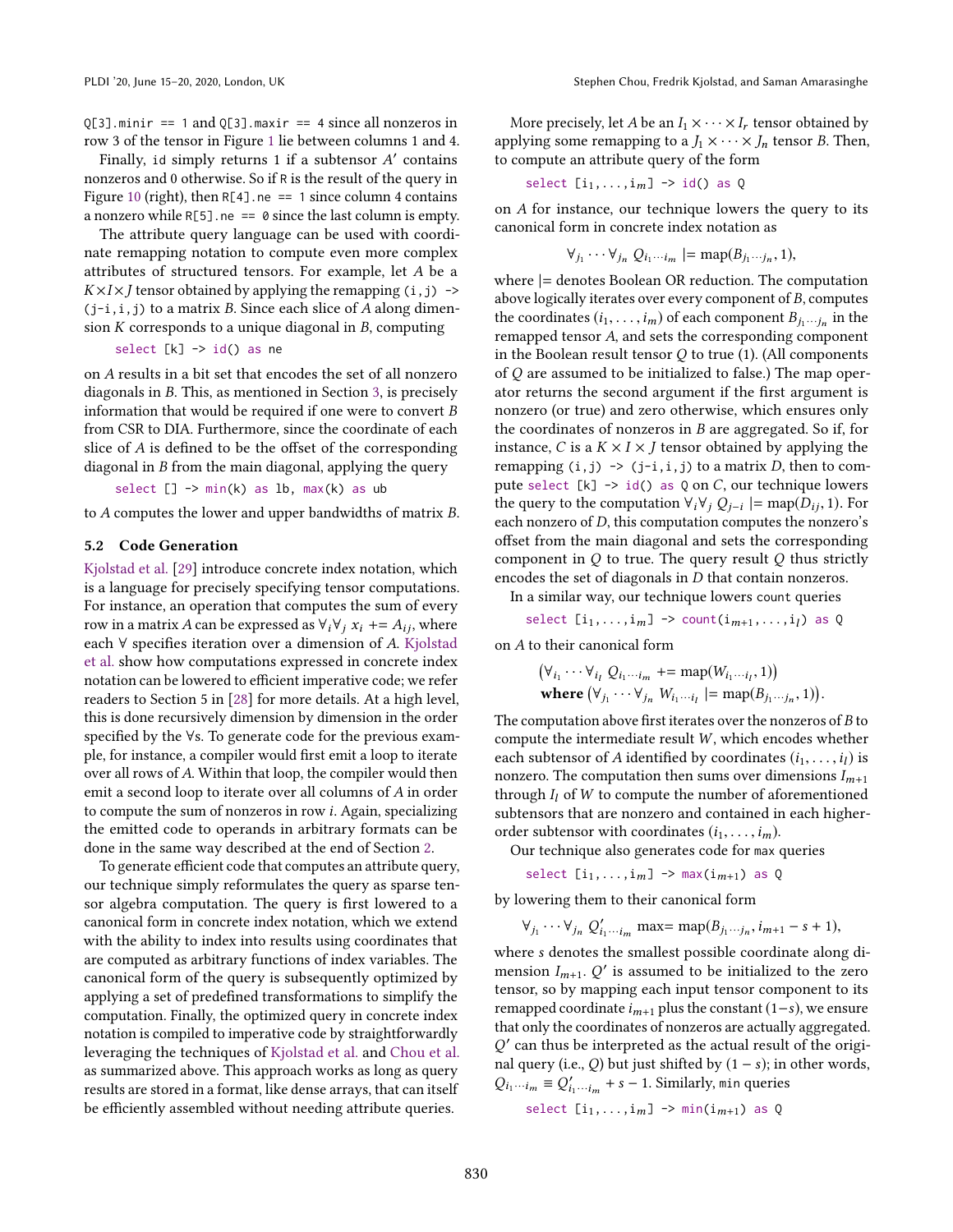| Transformation       | Definition                                                                                                                                                                                                                                                                                                                                                 | Preconditions and Postconditions                                                                                                                                                                                                                                                                                                                                                                                         |
|----------------------|------------------------------------------------------------------------------------------------------------------------------------------------------------------------------------------------------------------------------------------------------------------------------------------------------------------------------------------------------------|--------------------------------------------------------------------------------------------------------------------------------------------------------------------------------------------------------------------------------------------------------------------------------------------------------------------------------------------------------------------------------------------------------------------------|
| reduction-to-assign  | $(\forall_{i_1} \cdots \forall_{i_n} A_{i_1 \cdots i_m} \oplus = exp r)$<br>$\implies$ $(\forall_{i_1} \cdots \forall_{i_n} A_{i_1 \cdots i_m} = exp r)$                                                                                                                                                                                                   | For each $i_k$ , there exists an $i_l$ such that $i_k \equiv i_l$ . $\oplus$ is any reduction<br>operator. A is initialized to the zero tensor.                                                                                                                                                                                                                                                                          |
| inline-temporary     | $(\forall_{i_1} \cdots \forall_{i_m} A_{i_1 \cdots i_l} \oplus f(W_{i_1 \cdots i_m}))$<br>where $(\forall_{j_1} \cdots \forall_{j_n} W_{i_1 \cdots i_m} = exp r)$<br>$\implies$ $(\forall_{i_1} \cdots \forall_{i_n} A_{i_1 \cdots i_l} \oplus = f(exp))$                                                                                                  | f is any function that takes only W as tensor operand. $\oplus$ is any<br>reduction operator or a simple assignment.                                                                                                                                                                                                                                                                                                     |
| simplify-width-count | $(\forall_{i_1} \cdots \forall_{i_n} A_{i_1 \cdots i_m}$ += map( $B_{i_1 \cdots i_n}$ , c))<br>$\implies (\forall_{j_1} \cdots \forall_{j_{n-1}} A_{i_1 \cdots i_m} \negthinspace + \negthinspace = B'_{i_1 \cdots i_{n-1}} \cdot c)$                                                                                                                      | B stores only nonzeros, and $i_n$ is a reduction variable that indexes<br>into the innermost dimension of B (i.e., $J_n$ ). c is any constant. B'<br>is a tensor that encodes the number of nonzeros in each slice of B<br>indexed by coordinates $(j_1, , j_{n-1})$ ; values of B' are not materi-<br>alized but dynamically computed with calls to level functions that<br>define iteration over dimension $I_n$ of B. |
| counter-to-histogram | $(\forall_{j_1} \cdots \forall_{j_n} A_{i_1 \cdots i_m} \text{ max} = \text{map}(B_{j_1 \cdots j_n}, \# j_k \cdots j_l + 1))$<br>$\implies$ $(\forall_{i_1} \cdots \forall_{i_l} A_{i_1 \cdots i_m} \text{ max} = W_{i_1 \cdots i_l})$<br>where $(\forall_{j_1} \cdots \forall_{j_n} W_{i_1 \cdots i_m j_k \cdots j_l}$ += map( $B_{j_1 \cdots j_n}$ , 1)) | None.                                                                                                                                                                                                                                                                                                                                                                                                                    |

<span id="page-8-1"></span>Table 1. Example transformations that our technique applies to optimize attribute queries. We augment level formats with a property that specifies if a dimension stores explicit zeros, which lets our technique determine if a tensor stores only nonzeros.

are lowered to their canonical form

$$
\forall_{j_1} \cdots \forall_{j_n} Q'_{i_1 \cdots i_m}
$$
 max= map $(B_{j_1 \cdots j_n}, -i_{m+1} + t + 1)$ ,

where  $t$  denotes the largest possible coordinate along dimension  $I_{m+1}$  and  $Q'$  is the query result but negated and shifted by  $(t + 1)$ ; in other words,  $Q_{i_1 \cdots i_m} \equiv -Q'_{i_1 \cdots i_m} + t + 1$ .

After an attribute query is lowered to its canonical form, our technique eagerly applies a set of predefined transformations on the query computation to optimize its performance. Table [1](#page-8-1) shows a subset of transformations that our technique uses. In general, these transformations exploit properties of the input tensor and its underlying storage format to reduce the number of dimensions that have to be iterated and to eliminate redundant temporaries.

To see how our technique optimizes attribute queries, consider the example query select [i]  $\rightarrow$  count(j) as Q applied to an  $I \times J$  matrix B. As described before, our technique first lowers this query to its canonical form

$$
(\forall_i \forall_j Q_i \mathrel{+}= \mathrm{map}(W_{ij}, 1)) \text{ where } (\forall_i \forall_j W_{ij} \mathrel{+}= \mathrm{map}(B_{ij}, 1)).
$$

Our technique then proceeds to iteratively and eagerly apply the transformations shown in Table [1](#page-8-1) on the computation above. In particular, each iteration variable bound to a  $\forall$  is used to independently index into a dimension of  $W$ , so the substatement that defines W satisfies the preconditions of the reduction-to-assign transformation. Our technique thus applies the aforementioned transformation on the substatement that defines W to obtain

$$
(\forall_i \forall_j Q_i \mathrel{+}= \mathrm{map}(W_{ij}, 1)) \text{ where } (\forall_i \forall_j W_{ij} = \mathrm{map}(B_{ij}, 1)).
$$

Then, since the temporary  $W$  is no longer the result of a reduction operation, our technique eliminates it by applying the inline-temporary transformation to obtain

$$
\forall_i \forall_j Q_i \mathrel{+}= \text{map}(\text{map}(B_{ij}, 1), 1),
$$

which is then trivially rewritten to  $\forall_i \forall j \ Q_i \ \text{+=} \ \text{map}(B_{ij}, 1)$ by applying constant folding. If B is stored in COO, then we can directly apply the techniques of [Kjolstad et al.](#page-14-15) and [Chou](#page-14-11) [et al.](#page-14-11) to lower this rewritten statement down to imperative code shown on lines  $1-6$  in Figure [6c.](#page-4-1) However, if B is stored in CSR (with only nonzeros stored), then our technique additionally applies the simplify-width-count transformation followed by reduction-to-assign again to get the final query

$$
\forall_i\ Q_i=B'_i,
$$

where each component of  $B'$  is dynamically computed as pos[i+1] - pos[i]. The optimized query thus avoids iterating over B's nonzeros, thereby reducing memory traffic.

## <span id="page-8-0"></span>6 Sparse Tensor Assembly

As explained in Section [2,](#page-1-1) a sparse tensor can be modeled as a hierarchical structure of coordinates, where each stored component is represented by a path from the root to a leaf. We can thus view any tensor format simply as a composition of level formats that each stores a level of a coordinate hierarchy. This abstraction lets us reason about sparse tensor assembly as coordinate hierarchy construction.

We extend the coordinate hierarchy abstraction with new primitives (level functions) that describe how each level can be efficiently constructed (assembled). These new level functions, unlike analogous ones proposed by [Chou et al.](#page-14-11) [\[17\]](#page-14-11), describe how coordinates and edges can be efficiently inserted into a coordinate hierarchy assuming certain statistics about the input tensor have been precomputed.

Figures [7](#page-4-2) and [11](#page-9-0) show how level formats that use disparate data structures can implement the new assembly level functions. All these implementations expose the same static interface, which lets our code generator reason about and emit efficient code to convert tensors between a wide range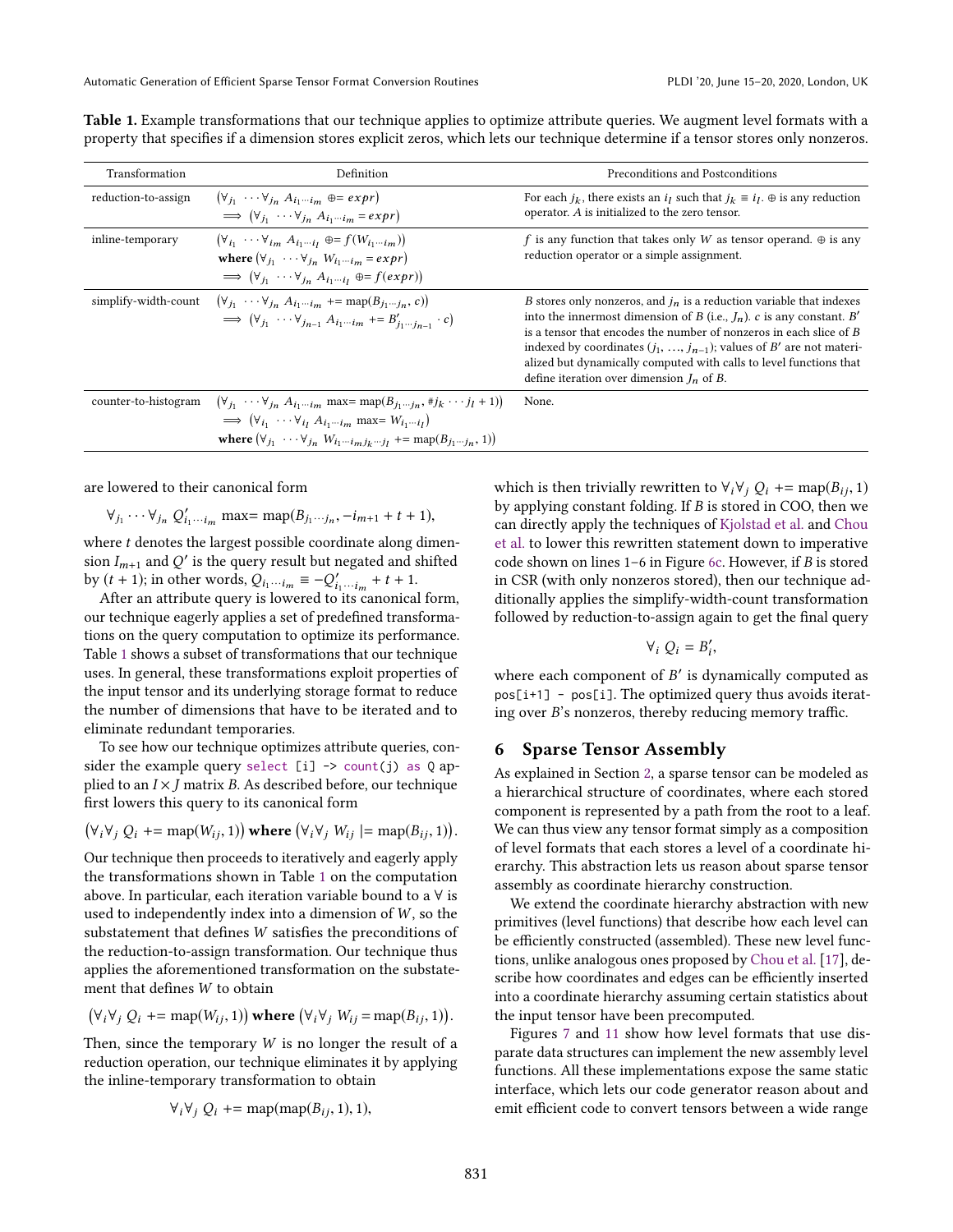<span id="page-9-0"></span>

| init_coords( $sz_{k-1}$ , $Q_k$ ):<br>$perm = malloc(N_k - M_k, int);$<br>$K = 0:$<br>for $(i = M_k; i < N_k; i++)$ {<br>if $(Q_k[0][i].nz)$<br>$perm[K++] = i;$<br>} | $init\_get\_pos(sz_{k-1})$ :<br>rperm = $m$ alloc( $N_k - M_k$ , int);<br>for $(i = 0; i < K; i++)$<br>rperm[perm[i] - $M_k$ ] = i;<br>$get\_size(sz_{k-1})$ :<br>return $sz_{k-1}$ * K; | $get_pos(p_{k-1}, i_1, , i_k)$ :<br>return $p_{k-1} * K$ + rperm[i <sub>k</sub> - M <sub>k</sub> ];<br>$finalize\_get\_pos(sz_{k-1})$ :<br>$free($ rperm $)$ :<br>$Q_k :=$ [select $[i_k] \rightarrow id()$ as nz] |  |  |  |  |  |
|-----------------------------------------------------------------------------------------------------------------------------------------------------------------------|------------------------------------------------------------------------------------------------------------------------------------------------------------------------------------------|--------------------------------------------------------------------------------------------------------------------------------------------------------------------------------------------------------------------|--|--|--|--|--|
| unseq_init_edges( $sz_{k-1}$ , $Q_k$ ):                                                                                                                               | unseq_insert_edges( $p_{k-1}$ , $i_1$ , , $i_{k-1}$ , $q_k$ ):                                                                                                                           | $unseq_finalize_{edges}(sz_{k-1})$ :                                                                                                                                                                               |  |  |  |  |  |
| pos = calloc( $sz_{k-1}$ + 1, int);                                                                                                                                   | $pos[p_{k-1} + 1] = q_k[0].nir;$                                                                                                                                                         | $prefix\_sum(pos, sz_{k-1} + 1);$                                                                                                                                                                                  |  |  |  |  |  |
| $seq\_init\_edges(sz_{k-1}, Q_k):$<br>$pos = malloc(szk-1 + 1, int);$<br>$pos[0] = 0;$                                                                                | seq_insert_edges( $p_{k-1}$ , $i_1$ , , $i_{k-1}$ , $q_k$ ):<br>$pos[p_{k-1} + 1] = pos[p_{k-1}] + q_k[0].nir;$                                                                          | yield_pos( $p_{k-1}$ , $i_1$ , , $i_k$ ):<br>return $pos[p_{k-1}]++$ ;                                                                                                                                             |  |  |  |  |  |
| init_coords(sz <sub>k-1</sub> , $Q_k$ ):                                                                                                                              | insert_coord( $p_{k-1}$ , $p_k$ , $i_1$ , , $i_k$ ):                                                                                                                                     | $finalize\_yield\_pos(sz_{k-1})$ :                                                                                                                                                                                 |  |  |  |  |  |
| $crd = \text{malloc}(pos[sz_{k-1}]], int);$                                                                                                                           | $crd[p_k] = i_k;$                                                                                                                                                                        | for $(i = 0; i < sz_{k-1}; i++)$                                                                                                                                                                                   |  |  |  |  |  |
| $get\_size(sz_{k-1})$ :                                                                                                                                               | $Q_k :=$ [select $[i_1, , i_{k-1}]$ ->                                                                                                                                                   | $pos[sz_{k-1} - i] = pos[sz_{k-1} - i - 1];$                                                                                                                                                                       |  |  |  |  |  |
| return $pos[sz_{k-1}];$                                                                                                                                               | count( $i_k$ ) as nir]                                                                                                                                                                   | $pos[0] = 0$ ;                                                                                                                                                                                                     |  |  |  |  |  |
| unseq_init_edges(sz <sub>k-1</sub> , $Q_k$ ):                                                                                                                         | unseq_insert_edges( $p_{k-1}$ , $i_1$ , , $i_{k-1}$ , $q_k$ ):                                                                                                                           | $unseq_finalize_eqges(sz_{k-1})$ :                                                                                                                                                                                 |  |  |  |  |  |
| $pos = calloc(sz_{k-1} + 1, int);$                                                                                                                                    | $pos[p_{k-1} + 1] = max(i_{k-1} - q_k[0] \cdot w + 1, 0);$                                                                                                                               | $prefix\_sum(pos, sz_{k-1} + 1);$                                                                                                                                                                                  |  |  |  |  |  |
| $seq\_init\_edges(sz_{k-1}, Q_k):$<br>$pos = malloc(szk-1 + 1, int);$<br>$pos[0] = 0$ ;                                                                               | $seq_insort_{edges}(p_{k-1}, i_1, \ldots, i_{k-1}, q_k)$ :<br>$pos[p_{k-1} + 1] = pos[p_{k-1}] + max(i_{k-1} - q_k[0] \cdot w + 1, 0);$                                                  |                                                                                                                                                                                                                    |  |  |  |  |  |
| $get_pos(p_{k-1}, i_1, , i_k)$ :                                                                                                                                      | $get\_size(sz_{k-1})$ :                                                                                                                                                                  | $0_k :=$ [select $[i_1, , i_{k-1}]$ ->                                                                                                                                                                             |  |  |  |  |  |
| return $pos[p_{k-1} + 1] + i_k - i_{k-1} - 1;$                                                                                                                        | return $pos[sz_{k-1}];$                                                                                                                                                                  | $min(i_k)$ as w]                                                                                                                                                                                                   |  |  |  |  |  |

Figure 11. Implementations of the assembly abstraction, including level function definitions and the required attribute queries, for three different level formats: squeezed (top), compressed (middle), and banded (bottom). Squeezed stores the dimension of offsets in (remapped) DIA tensors. Compressed stores the column dimension of CSR tensors as well as the row dimension of COO tensors. Banded stores the column dimension of tensors in the skyline format [\[24\]](#page-14-13), which stores all components between the first nonzero and the diagonal for every row.  $M_k$  and  $N_k$  denote the lower and upper bounds of the k-th dimension.

of formats. And by using the same level formats to express different tensor formats that share common data structures, our technique can reuse the same level function implementations to generate conversion routines for many different target formats. For example, the column dimensions of CSR tensors and the row dimensions of COO tensors can both be stored using the same (i.e., compressed) level format. The code generator can thus use the same implementations of the new assembly level functions (for the compressed level format) to generate parts of code that convert tensors to either CSR or COO. This limits the one-time effort needed to implement our extended coordinate hierarchy abstraction.

#### <span id="page-9-1"></span>6.1 Assembly Abstraction

Our extended coordinate hierarchy abstraction assumes that coordinate hierarchies can be constructed level by level from top to bottom. The assembly of each level is decomposed into two logical phases: edge insertion and coordinate insertion.

The edge insertion phase, which is optional, logically bulk inserts edges into a coordinate hierarchy to connect coordinates in adjacent levels. Edge insertion models the assembly of data structures that map nonzeros to their containing subtensors. Depending on whether each position (node) in the preceding parent level can be iterated in sequence, edge insertion can be done in a sequenced or unsequenced fashion.

Unsequenced edge insertion is defined in terms of three level functions that any level format may implement:

- unseq\_init\_edges(sz<sub>k-1</sub>,  $Q_k$ ) -> void
- unseq\_insert\_edges( $p_{k-1}$ , i<sub>1</sub>, ..., i<sub>k-1</sub>, q<sub>k</sub>) -> void
- unseq\_finalize\_edges(szk−1) -> void

 $Q_k$  denotes the (complete) results of attribute queries that a level format specifies must be precomputed, while  $q_k$  denotes only the elements of  $Q_k$  indexed by coordinates  $(i_1, \ldots, i_{k-1})$ .  $sz_{k-1}$  is the size of the parent level and can be computed as a function of its own parent's size by calling the level function

$$
\mathsf{get\_size}(\mathsf{sz}_{k-1}) \ \texttt{->} \ \mathsf{sz}_{k},
$$

which all level formats must also implement. unseq\_init\_ edges initializes data structures that the level format uses to logically store edges. Then, for each position  $p_{k-1}$  (which represents a subtensor with coordinates  $(i_1, \ldots, i_{k-1})$  in the parent level, unseq\_insert\_edges allocates some number of child coordinates to be connected to  $p_{k-1}$ . The number of child coordinates allocated can be computed as any arbitrary function of  $q_k$ . Finally, unseq\_finalize\_edges inserts edges into the coordinate hierarchy so that each coordinate in the parent level is connected to as many children as it was previously allocated. Figure [12](#page-10-0) (left) shows how these level functions can logically be invoked to bulk insert edges.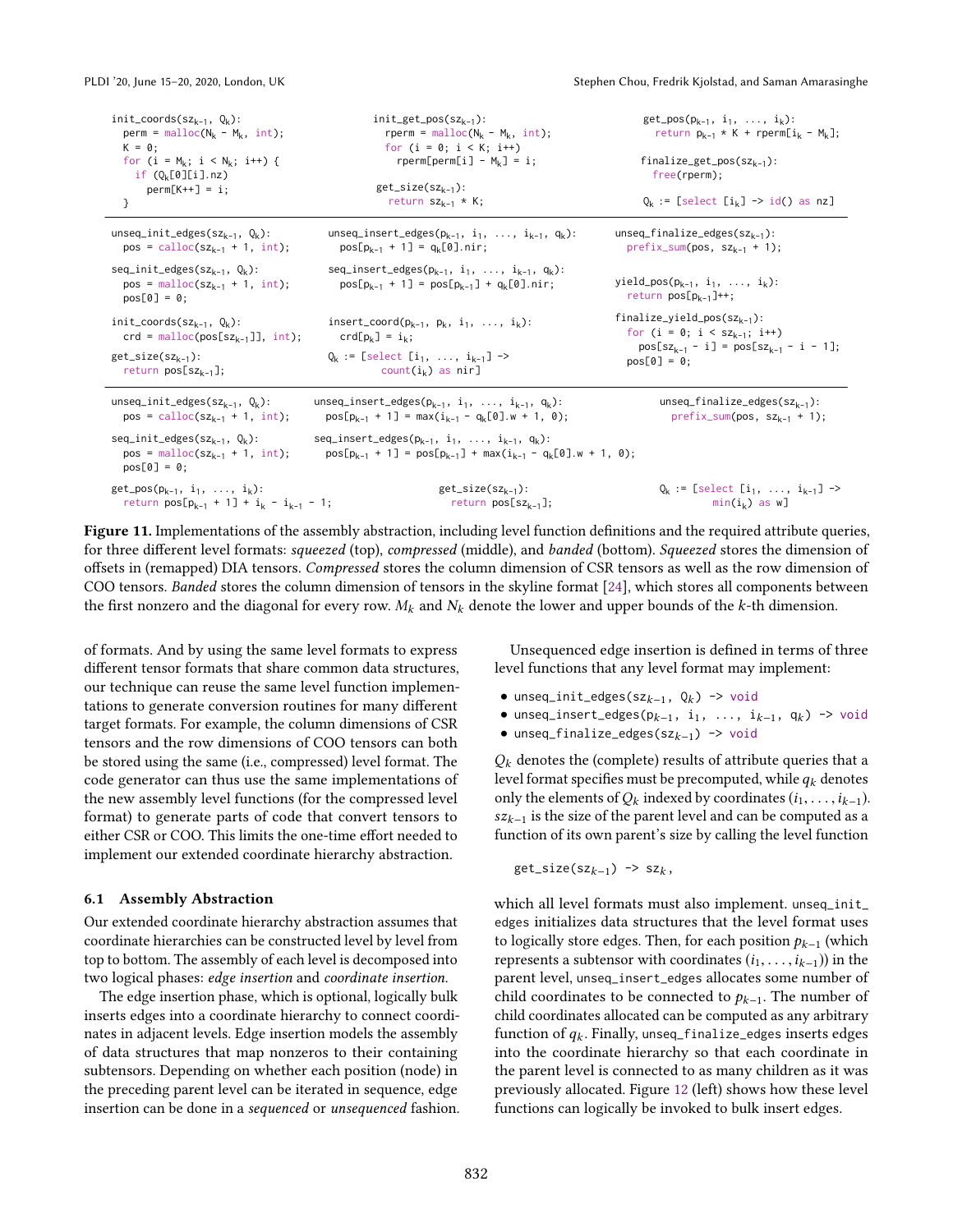<span id="page-10-0"></span>Automatic Generation of Efficient Sparse Tensor Format Conversion Routines PLACE PLOI '20, June 15-20, 2020, London, UK

```
sz_{k-1} = get\_size_{k-1}(get\_size_{k-2}(\cdots(1)\cdots));unseq_init_edges(sz<sub>k-1</sub>, Q_k);
for (position p_{k-1} in parent level | ∃ coords
       i<sub>1</sub>, ..., i<sub>k−1</sub> connecting p_{k-1} to root) {
  q_k[:] = Q<sub>k</sub>[:][i<sub>1</sub>, ..., i<sub>k-1</sub>];
  unseq_insert_edges(p<sub>k-1</sub>, i<sub>1</sub>, ..., i<sub>k-1</sub>, q<sub>k</sub>);
}
unseq_finalize_edges(sz_{k-1});
                                                                                 init_coords(sz<sub>k-1</sub>, Q_k);
                                                                                 init_{get|yield}_pos(sz<sub>k-1</sub>);
                                                                                 for (nonzero with coords i_1, \ldots, i_k) {
                                                                                    for (j = 1; j \le k; j++) // can be unrolled
                                                                                      p_j = {get|yield}_{pos_j}(p_{j-1}, i_1, ..., i_j);insert_coord(p_{k-1}, p_k, i_1, ..., i_k);
                                                                                  }
                                                                                 finalize_{get|yield}_pos(sz<sub>k-1</sub>);
```
Figure 12. Unsequenced edge insertion (left) and coordinate insertion (right), expressed in terms of calls to level functions.

Sequenced edge insertion, by contrast, is defined in terms of just two level functions:

- seq\_init\_edges(sz<sub> $k-1$ </sub>,  $Q_k$ ) -> void
- seq\_insert\_edges( $p_{k-1}$ , i<sub>1</sub>, ..., i<sub>k-1</sub>, q<sub>k</sub>) -> void

These level functions are analogous to unseq\_init\_edges and unseq\_insert\_edges and can be invoked in similar ways. Sequenced edge insertion, however, assumes that all positions in the parent level are iterated in order. Thus, seq\_insert\_ edges is responsible for both allocating the appropriate number of child coordinates to each parent and actually inserting the edges, and a separate finalize function is not necessary.

The coordinate insertion phase logically iterates over the input tensor's nonzeros and inserts their coordinates into a coordinate hierarchy. This phase models the assembly of data structures that store the coordinates and values of the nonzeros, and it is defined in terms of five level functions:

- init\_coords(sz<sub>k-1</sub>,  $Q_k$ ) -> void
- init\_{get|yield}\_pos(szk−1) -> void
- {get|yield}\_pos( $p_{k-1}$ , i<sub>1</sub>, ..., i<sub>k</sub>) ->  $p_k$
- insert\_coord( $p_{k-1}$ ,  $p_k$ ,  $i_1$ , ...,  $i_k$ ) -> void
- finalize\_{get|yield}\_pos(szk−1) -> void

init\_coords allocates and initializes data structures for storing coordinates in a coordinate hierarchy level. If a level format implicitly encodes coordinates (e.g., as a fixed range) using some fixed set of parameters, then init\_coords also compute those parameters as functions of the attribute query results  $Q_k$ . On the other hand, if a level format explicitly stores coordinates in memory, then the coordinates of nonzeros are inserted by invoking insert\_coord for each nonzero. The position  $p_k$  at which each nonzero should be inserted is computed by invoking either get\_pos or yield\_pos. The former guarantees that nonzeros with the same coordinates are inserted at the same position. The latter allows duplicate coordinates to be inserted at different positions. Both functions, however, may rely on auxiliary data structures to track where to insert coordinates; init\_{get|yield}\_pos and finalize\_{get|yield}\_pos initializes and cleans up those data structures. Figure [12](#page-10-0) (right) shows how all these level functions can be invoked to perform coordinate insertion.

#### 6.2 Code Generation

To generate code that converts sparse tensors between two formats, our code generator emits loops that iterate over a

tensor in the source format and apply the target format's coordinate remapping to each nonzero. This is done by applying the technique described in Section [4.2.](#page-5-2) Then, within each loop nest that iterates over the (remapped) input tensor, the code generator emits code that invokes the level functions described in Section [6.1](#page-9-1) to store each nonzero into the result. The emitted code is finally specialized to the target format by inlining its implementations of the aforementioned level functions (e.g., as shown in Figure [11\)](#page-9-0). This approach enables the code generator to support disparate target (and source) formats. At the same time, it limits the complexity of the code generator, since the code generator does not need to hard-code for specific data structures but can simply reason about how to invoke a fixed set of level functions.

In order to minimize memory traffic at runtime, our technique emits code that, wherever possible, fuses the assembly of adjacent levels in the result coordinate hierarchy. Adjacent levels can be assembled together as long as only the parent level requires a separate edge insertion phase (or if none do). As an example, none of the level formats that compose DIA requires edge insertion. Thus, our technique will emit code to convert any matrix to DIA by iterating over the matrix just once and assembling all output dimensions (levels) together.

For each set of levels that can be assembled together, our technique then simply has to emit code like what is shown in Figure [12](#page-10-0) to perform edge insertion (if required) followed by coordinate insertion. If a level format implements both variants of edge insertion, then our technique selects one based on whether the parent level can be iterated in order. The code generator infers this from properties exposed through the coordinate hierarchy abstraction that specify if the parent level stores coordinates in order. If a level format implements yield\_pos but does not permit storing duplicates of the same coordinate, our technique also emits logic to perform deduplication on the fly by keeping track of inserted coordinates.

To see how our technique works, suppose we are generating code to convert COO tensors to CSR. To obtain code that assembles the column dimension of the result, the code generator first emits sequenced edge insertion code that has the same structure as Figure [12](#page-10-0) (left), except with all level functions replaced by their sequenced counterparts. The emitted code is then specialized to CSR by replacing the level function calls with the compressed level format's implementations of those functions (Figure [11,](#page-9-0) middle). The result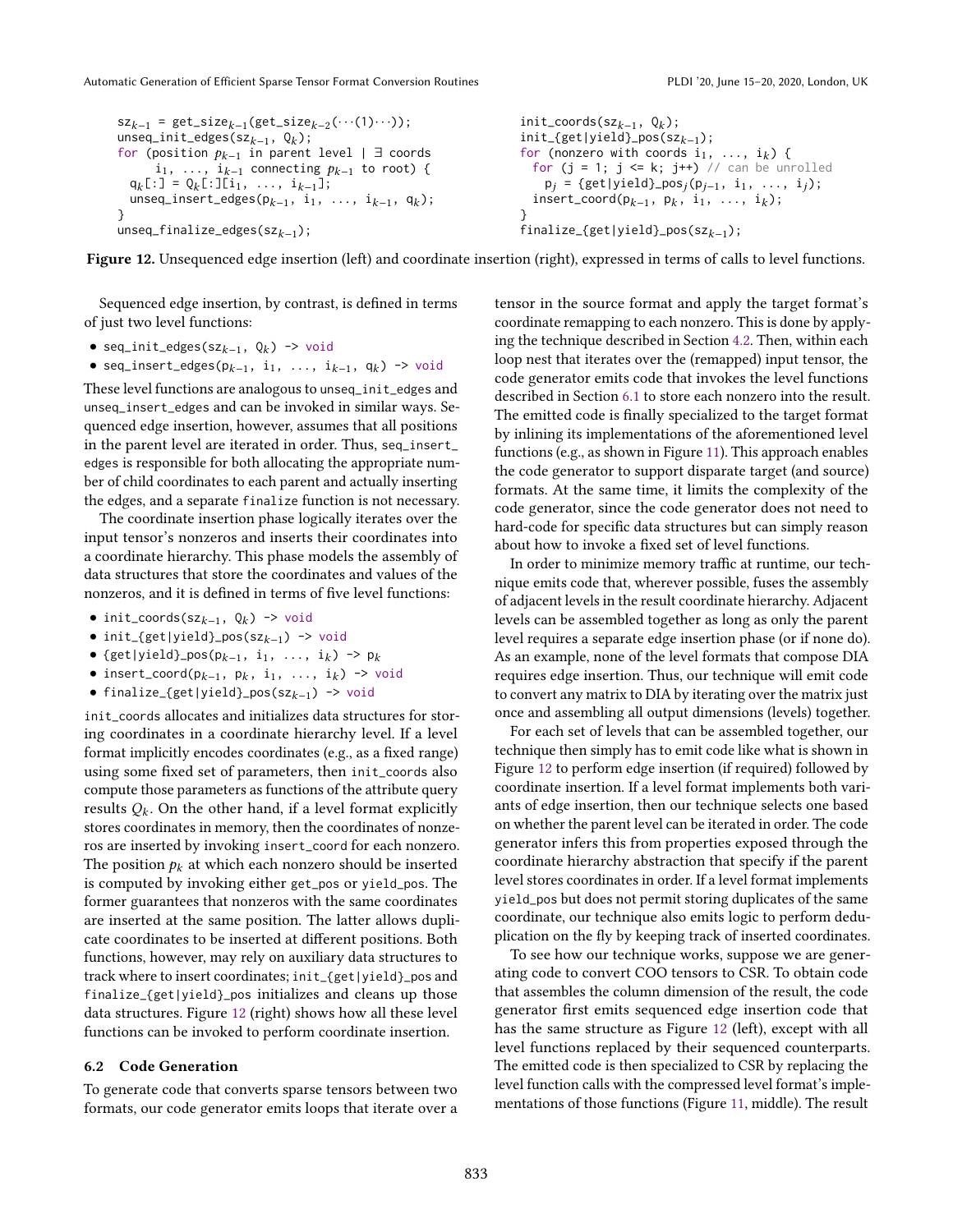<span id="page-11-2"></span>Table 2. Statistics about matrices used in our experiments. Non-symmetric matrices are highlighted in gray.

| Matrix          | Dimensions           | NN <sub>Z</sub> | Nonzero<br>Diagonals | Max.<br>NNZ/row |
|-----------------|----------------------|-----------------|----------------------|-----------------|
| pdb1HYS         | $36.4K \times 36.4K$ | 4.34M           | 26K                  | 204             |
| jnlbrng1        | $40.0K \times 40.0K$ | 199K            | 5                    | 5               |
| obstclae        | $40.0K \times 40.0K$ | 199K            | 5                    | 5               |
| chem master1    | $40.4K \times 40.4K$ | 201K            | 5                    | 5               |
| rma10           | $46.8K \times 46.8K$ | 2.37M           | 17K                  | 145             |
| dixmaanl        | $60.0K \times 60.0K$ | 300K            | 7                    | 5               |
| cant            | $62.5K \times 62.5K$ | 4.01M           | 99                   | 78              |
| shyy161         | $76.5K \times 76.5K$ | 330K            | 7                    | 6               |
| consph          | $83.3K \times 83.3K$ | 6.01M           | 13K                  | 81              |
| denormal        | $89.4K \times 89.4K$ | 1.16M           | 13                   | 13              |
| Baumann         | $112K \times 112K$   | 748K            | 7                    | 7               |
| cop20k A        | $121K \times 121K$   | 2.62M           | 221K                 | 81              |
| shipsec1        | $141K \times 141K$   | 3.57M           | 10K                  | 102             |
| majorbasis      | $160K \times 160K$   | 1.75M           | 22                   | 11              |
| scircuit        | $171K \times 171K$   | 959K            | 159K                 | 353             |
| mac_econ_fwd500 | $207K \times 207K$   | 1.27M           | 511                  | 44              |
| pwtk            | $218K \times 218K$   | 11.5M           | 20K                  | 180             |
| Lin             | $256K \times 256K$   | 1.77M           | 7                    | 7               |
| ecology1        | $1.00M \times 1.00M$ | 5.00M           | 5                    | 5               |
| webbase-1M      | $1.00M \times 1.00M$ | 3.11M           | 564K                 | 4700            |
| atmosmodd       | $1.27M \times 1.27M$ | 8.81M           | 7                    | 7               |

is lines  $7-11$  in Figure [6c,](#page-4-1) which iterate over all rows of the output in order and reserve enough memory to store each row's nonzeros. In a similar way, the code generator emits code in Figure [12](#page-10-0) (right) to perform coordinate insertion and then specializes it to CSR, yielding lines  $12-25$  in Figure [6c.](#page-4-1)

## <span id="page-11-0"></span>7 Evaluation

We evaluate our technique and find that it generates efficient sparse tensor conversion routines for many combinations of disparate source and target formats. The generated conversion routines have performance similar to or better than equivalent hand-implemented versions. We also find that, for combinations of source and target formats that are not directly supported by a library, our technique can further optimize conversions between those formats by emitting code that avoids materializing temporaries.

#### 7.1 Experimental Setup

We implemented a prototype of our technique as extensions to the open-source taco tensor algebra compiler [\[30\]](#page-14-15). To evaluate it, we compare code that our technique generates against hand-implemented versions in SPARSKIT [\[48\]](#page-15-12), a widely used [\[25,](#page-14-19) [42\]](#page-15-14) Fortran sparse linear algebra library, and Intel MKL [\[24\]](#page-14-13), a C and Fortran math processing library that is optimized for Intel processors. We also evaluate our technique against taco without our extensions.<sup>[1](#page-11-1)</sup>

All experiments are conducted on a 2.5 GHz Intel Xeon E5-2680 v3 machine with 30 MB of L3 cache and 128 GB of main memory. The machine runs Ubuntu 18.04.3 LTS. We compile code that our technique generates using GCC 7.5.0 and build SPARSKIT from source using GFortran 7.5.0. We run each experiment 50 times under cold cache conditions and report median serial execution times.

We run our experiments with real-world matrices of varying sizes and structures as inputs. These matrices, listed in Table [2,](#page-11-2) come from applications in disparate domains and are obtained from the SuiteSparse Matrix Collection [\[18\]](#page-14-20).

#### 7.2 Performance Evaluation

We measure the performance of sparse tensor conversion routines that our technique generates for seven distinct combinations of source and target formats:

- COO to CSR (coo\_csr)
- CSR to ELL (csr\_ell)
- COO to DIA (coo\_dia) • CSR to CSC (csr\_csc)
- CSC to DIA (csc\_dia)
- CSC to ELL (csc\_ell)
- CSR to DIA (csr\_dia)
- 

where inputs and outputs in COO, CSR, or CSC are not assumed to be sorted (though nonzeros are still necessarily grouped by row/column in CSR/CSC). For each combination of formats, we also measure the performance of conversion between those formats using SPARSKIT and Intel MKL. Both libraries implement routines that directly convert matrices from COO to CSR, CSR to CSC, and CSR to DIA. Additionally, SPARSKIT supports directly converting matrices from CSR to ELL. However, neither SPARSKIT nor Intel MKL implements routines that directly convert matrices between the remaining combinations of formats. Thus, to perform those conversions using either library, we first convert the input from its source format to a temporary in CSR and then convert the temporary from CSR to the intended target format. (If the input matrix is symmetric though, then conversions from CSC to DIA/ELL are cast as conversions from CSR to DIA/ELL, since CSR and CSC are equivalent in that case.)

Table [3](#page-12-0) show the results of our experiments. As these results demonstrate, our technique outperforms or is comparable to SPARSKIT and Intel MKL on average for all combinations of source and target formats that we evaluate. On the whole, code that our technique emits to convert matrices from COO to CSR (coo\_csr) and from CSR to CSC (csr\_csc) exhibit similar performance as hand-implemented routines in SPARSKIT and somewhat better performance than Intel MKL. This is unsurprising since our technique generates code that implement the same algorithms (variations of Gustavson's HALFPERM algorithm [\[22\]](#page-14-21)) as SPARSKIT. Our technique also emits code to perform CSR to DIA conversion that is 2.01× faster than SPARSKIT and 1.80× faster than Intel MKL on average. SPARSKIT's implementation of csr\_dia supports extracting a bounded number of nonzero diagonals from the input matrix and storing them in the output. However, it implements this capability using an inefficient algorithm to identify the densest diagonals, thus leading to the

<span id="page-11-1"></span><sup>&</sup>lt;sup>1</sup><https://github.com/tensor-compiler/taco/tree/c0e93b65>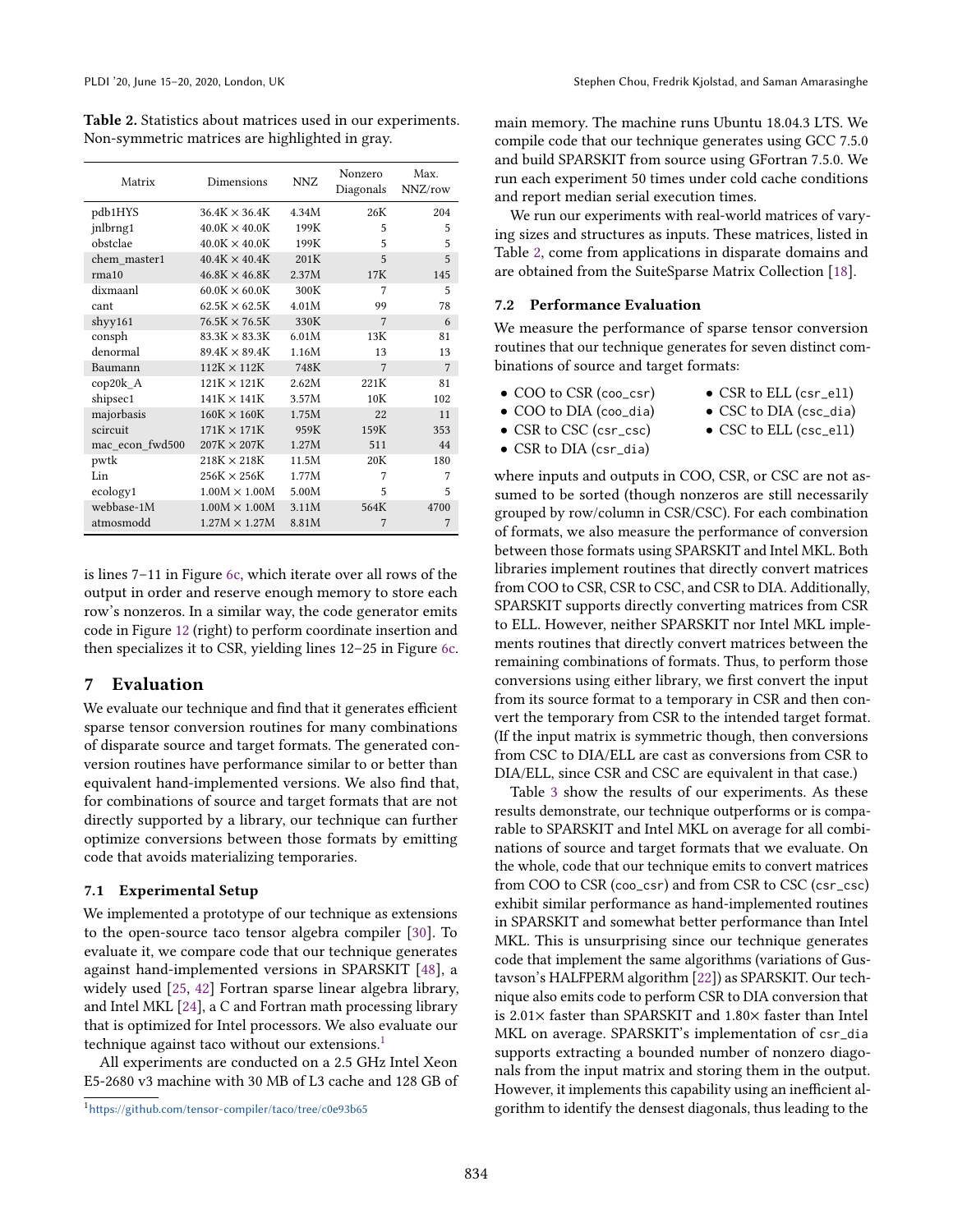<span id="page-12-0"></span>Table 3. Normalized execution times of conversion routines that are implemented or generated in SPARSKIT (skit), Intel MKL (mkl) and taco without our extensions (taco w/o ext.), relative to code that our technique generates (taco w/ ext.). The actual execution times (in milliseconds) of code that our technique generates are shown in parentheses. For CSR to CSC conversion, we only show results for nonsymmetric matrices (rows highlighted in gray) since CSR and CSC are equivalent for symmetric matrices. For symmetric matrices, we cast CSC to DIA/ELL conversion as CSR to DIA/ELL conversion and report the same results. For conversions to DIA/ELL, we also omit results for matrices that would have to be stored with more than 75% of values being zeros, since having to compute with so many zeros would likely eliminate any performance benefit of DIA/ELL. Columns highlighted in gray denote kernels that perform the conversion by first converting to CSR temporaries.

|                          |              | coo_csr                        | coo_dia        |          |                                        |             | $csr\_csc$ |                                           |  | csr_dia       |                                                                                                                                     |  | csr_ell       | csc_dia                                                               |        |                      | csc_ell         |          |                 |      |
|--------------------------|--------------|--------------------------------|----------------|----------|----------------------------------------|-------------|------------|-------------------------------------------|--|---------------|-------------------------------------------------------------------------------------------------------------------------------------|--|---------------|-----------------------------------------------------------------------|--------|----------------------|-----------------|----------|-----------------|------|
| Matrix                   | taco         | taco<br>$w$ / ext. $w$ /o ext. |                | skit mkl | taco<br>$w$ / $ext.$                   |             | skit mkl   | taco<br>$w$ / ext.                        |  | skit mkl      | taco<br>$w$ / $ext.$                                                                                                                |  | skit mkl      | taco<br>$w$ / ext.                                                    | skit   | taco<br>$w$ / $ext.$ |                 | skit mkl | taco<br>w/ ext. | skit |
| pdb1HYS                  | 1(57.5)      | 15.88 1.02 1.11                |                |          |                                        |             |            |                                           |  |               |                                                                                                                                     |  |               | 1(79.1) 1.68                                                          |        |                      |                 |          | $1(79.1)$ 1.68  |      |
| jnlbrng1                 | 1(0.96)      |                                |                |          | 31.15 $0.97$ 1.56   1 (0.86) 3.07 3.38 |             |            |                                           |  |               |                                                                                                                                     |  |               | $1(0.91)$ 1.85 1.56 $1(0.92)$ 0.95 $1(0.91)$ 1.85 1.56 $1(0.92)$ 0.95 |        |                      |                 |          |                 |      |
| obstclae                 | 1(0.93)      |                                |                |          | $31.95$ 1.00 1.60 1 (0.86) 3.02 3.36   |             |            |                                           |  |               |                                                                                                                                     |  |               | $1(0.91)$ 1.84 1.54 $1(0.82)$ 1.04 $1(0.91)$ 1.84 1.54 $1(0.82)$ 1.04 |        |                      |                 |          |                 |      |
| chem master1             | 1(1.06)      |                                |                |          |                                        |             |            |                                           |  |               | 29.05 1.04 1.44   1 (0.88) 4.60 4.94   1 (1.10) 0.98 2.14   1 (0.93) 1.83 1.54   1 (0.91) 0.91   1 (0.96) 4.24 3.85   1 (1.24) 3.11 |  |               |                                                                       |        |                      |                 |          |                 |      |
| rma10                    | 1(34.0)      | 12.77 1.01 0.96                |                |          |                                        |             |            | $\vert 1 \, (29.1) \, 1.17 \, 1.16 \vert$ |  |               |                                                                                                                                     |  |               | 1(49.2) 1.84                                                          |        |                      |                 |          | $1(62.8)$ 2.09  |      |
| dixmaanl                 | 1(1.61)      |                                |                |          | $30.64$ 1.02 1.42 1 (1.50) 5.03 3.11   |             |            |                                           |  |               |                                                                                                                                     |  |               | $1(1.54)$ 1.88 1.57 $1(1.35)$ 0.97 $1(1.54)$ 1.88 1.57 $1(1.35)$ 0.97 |        |                      |                 |          |                 |      |
| cant                     | 1(27.4)      |                                |                |          | 25.89 1.00 1.35 1 (45.3) 4.16 4.39     |             |            |                                           |  |               | $1(44.5)$ 3.61 3.63 $1(59.8)$ 1.78 $1(44.5)$ 3.61 3.63 $1(59.8)$ 1.78                                                               |  |               |                                                                       |        |                      |                 |          |                 |      |
| shyy161                  | 1(1.69)      |                                |                |          |                                        |             |            |                                           |  |               | 26.92 1.00 1.50 1 (1.76) 4.98 3.05 1 (1.64) 1.07 2.36 1 (1.86) 1.85 1.54 1 (1.77) 0.94 1 (1.89) 4.68 3.44 1 (2.36) 3.00             |  |               |                                                                       |        |                      |                 |          |                 |      |
| consph                   | 1(64.8)      | 18.58 1.01 1.21                |                |          |                                        |             |            |                                           |  |               |                                                                                                                                     |  |               | $1(88.9)$ 1.45                                                        |        |                      |                 |          | $1(88.9)$ 1.45  |      |
| denormal                 | 1(5.61)      |                                |                |          | 33.13 1.01 1.51   1 (5.14) 5.10 5.78   |             |            |                                           |  |               | $(1 (4.83) 2.21 2.26)1 (5.17) 1.02  1 (4.83) 2.21 2.26  1 (5.17) 1.02$                                                              |  |               |                                                                       |        |                      |                 |          |                 |      |
| Baumann                  | 1(4.70)      |                                |                |          |                                        |             |            |                                           |  |               | 25.21 0.99 1.49 1 (3.48) 5.23 5.48 1 (4.71) 1.03 1.89 1 (3.56) 1.95 1.70 1 (3.33) 1.01 1 (3.60) 5.07 4.10 1 (4.74) 3.16             |  |               |                                                                       |        |                      |                 |          |                 |      |
| $\text{cop20k A}$        | 1(63.6)      |                                | 8.46 0.89 0.96 |          |                                        |             |            |                                           |  |               |                                                                                                                                     |  |               | $1(34.8)$ 3.60                                                        |        |                      |                 |          | $1(34.8)$ 3.60  |      |
| shipsec1                 | 1(81.6)      | 18.29 1.02 1.28                |                |          |                                        |             |            |                                           |  |               |                                                                                                                                     |  |               | $1(112)$ 1.93                                                         |        |                      |                 |          | $1(112)$ 1.93   |      |
| majorbasis               | 1(12.3)      |                                |                |          |                                        |             |            |                                           |  |               | 24.05 1.00 1.33   1 (10.9) 3.34 3.70   1 (12.1) 0.99 1.78   1 (9.91) 2.43 2.42   1 (8.17) 1.03   1 (10.4) 3.47 4.37   1 (20.1) 1.88 |  |               |                                                                       |        |                      |                 |          |                 |      |
| scircuit                 | 1(15.8)      | 11.54 1.00 1.10                |                |          |                                        |             |            | $1(16.4)$ 0.95 1.09                       |  |               |                                                                                                                                     |  |               |                                                                       |        |                      |                 |          |                 |      |
| mac_econ_fwd500 1 (11.1) |              | 20.52 0.99 1.29                |                |          |                                        |             |            | $1(11.6)$ 1.00 1.38                       |  |               |                                                                                                                                     |  |               |                                                                       |        |                      |                 |          |                 |      |
| pwtk                     | 1(121)       | 19.77 1.00 1.29                |                |          |                                        |             |            |                                           |  |               |                                                                                                                                     |  |               | 1(123)                                                                | 4.09   |                      |                 |          | $1(123)$ 4.09   |      |
| Lin                      | 1(9.88)      |                                |                |          | 30.12 0.98 1.36 1 (8.40) 4.87 5.12     |             |            |                                           |  |               |                                                                                                                                     |  |               | $1(8.14)$ 1.92 1.70 $1(10.1)$ 0.98 $1(8.14)$ 1.92 1.70 $1(10.1)$ 0.98 |        |                      |                 |          |                 |      |
| ecology1                 | 1(42.3)      |                                |                |          | 19.82 0.99 1.41   1 (36.8) 2.74 3.00   |             |            |                                           |  |               |                                                                                                                                     |  |               | $1(35.8)$ 1.64 1.44 $1(37.5)$ 1.08 $1(35.8)$ 1.64 1.44 $1(37.5)$ 1.08 |        |                      |                 |          |                 |      |
| webbase-1M               | 1(57.9)      | $10.27$ 1.01 0.99              |                |          |                                        |             |            | 1(59.3) 1.00 1.14                         |  |               |                                                                                                                                     |  |               |                                                                       |        |                      |                 |          |                 |      |
| atmosmodd                | 1(113)       |                                |                |          |                                        |             |            |                                           |  |               | 15.15 0.96 1.21   1 (64.9) 3.26 3.49   1 (113) 0.97 1.04   1 (62.2) 1.72 1.58   1 (74.1) 1.17   1 (62.9) 3.40 3.39   1 (88.7) 2.20  |  |               |                                                                       |        |                      |                 |          |                 |      |
| Geomean                  | $\mathbf{1}$ | $20.39$ 1.00 1.29 1            |                |          |                                        | 4.01 3.96 1 |            |                                           |  | $1.02$ 1.48 1 |                                                                                                                                     |  | $2.01$ 1.80 1 |                                                                       | 1.36 1 |                      | $2.75$ $2.51$ 1 |          |                 | 1.78 |

slowdown. In addition, csr\_ell code that our technique emits is 1.36× faster than SPARSKIT on average. This is because our technique emits code that invokes calloc to both allocate and zero-initialize the output arrays. SPARSKIT, by contrast, takes user-allocated output arrays as arguments and separately initializes those arrays. Furthermore, for conversions to DIA and ELL, code that our technique emits achieve even greater speedups-between 1.78 and 4.01×–over SPARSKIT and Intel MKL when converting from COO or CSC. This is because when the input matrix is nonsymmetric or stored in COO, both libraries must incur additional memory accesses to construct and then iterate over temporary CSR matrices.

Finally, we measure and compare against the performance of taco without our extensions for COO to CSR conversion. By expressing COO to CSR conversion in index notation as tensor assignment (i.e.,  $A_{ij} = B_{ij}$ , where A and B are CSR and COO matrices respectively), the techniques of [Kjolstad](#page-14-15) [et al.](#page-14-15) and [Chou et al.](#page-14-11) [\[17,](#page-14-11) [29,](#page-14-14) [30\]](#page-14-15) can also generate code that performs the conversion. As Table [3](#page-12-0) also shows though, our technique emits code to perform COO to CSR conversion that is 20.4× faster on average. The techniques of [Kjolstad](#page-14-15)

[et al.](#page-14-15) and [Chou et al.](#page-14-11) cannot reason about generating code that inserts nonzeros into CSR data structures out of order. Thus, it must sort the input before performing the actual conversion, incurring significant additional overhead. Furthermore, while sparse matrix formats like DIA or ELL can be cast as 3rd-order tensor formats, index notation (as described in [\[17,](#page-14-11) [29,](#page-14-14) [30\]](#page-14-15)) cannot express assignment of a matrix to a 3rdorder tensor in a way that does not duplicate nonzeros along the extra dimension. So without the extensions described in this paper, taco, which takes index notation as input, cannot emit code to perform end-to-end conversion for formats that store nonzeros in non-lexicographic coordinate order.

# 8 Related Works

There is a long line of works  $[5, 8, 10, 13, 23, 34-36, 47, 50, 60]$  $[5, 8, 10, 13, 23, 34-36, 47, 50, 60]$  $[5, 8, 10, 13, 23, 34-36, 47, 50, 60]$  $[5, 8, 10, 13, 23, 34-36, 47, 50, 60]$  $[5, 8, 10, 13, 23, 34-36, 47, 50, 60]$  $[5, 8, 10, 13, 23, 34-36, 47, 50, 60]$  $[5, 8, 10, 13, 23, 34-36, 47, 50, 60]$  $[5, 8, 10, 13, 23, 34-36, 47, 50, 60]$  $[5, 8, 10, 13, 23, 34-36, 47, 50, 60]$  $[5, 8, 10, 13, 23, 34-36, 47, 50, 60]$  $[5, 8, 10, 13, 23, 34-36, 47, 50, 60]$  $[5, 8, 10, 13, 23, 34-36, 47, 50, 60]$  $[5, 8, 10, 13, 23, 34-36, 47, 50, 60]$  $[5, 8, 10, 13, 23, 34-36, 47, 50, 60]$  $[5, 8, 10, 13, 23, 34-36, 47, 50, 60]$  $[5, 8, 10, 13, 23, 34-36, 47, 50, 60]$ on developing new sparse tensor formats to accelerate SpMV, sparse matrix-dense matrix multiplication (SpDM/SpMM), matricized tensor times Khatri-Rao products (MTTKRP), and other tensor computations. These formats organize nonzeros in disparate ways to reduce memory footprint, improve cache utilization, expose parallelization opportunities, and better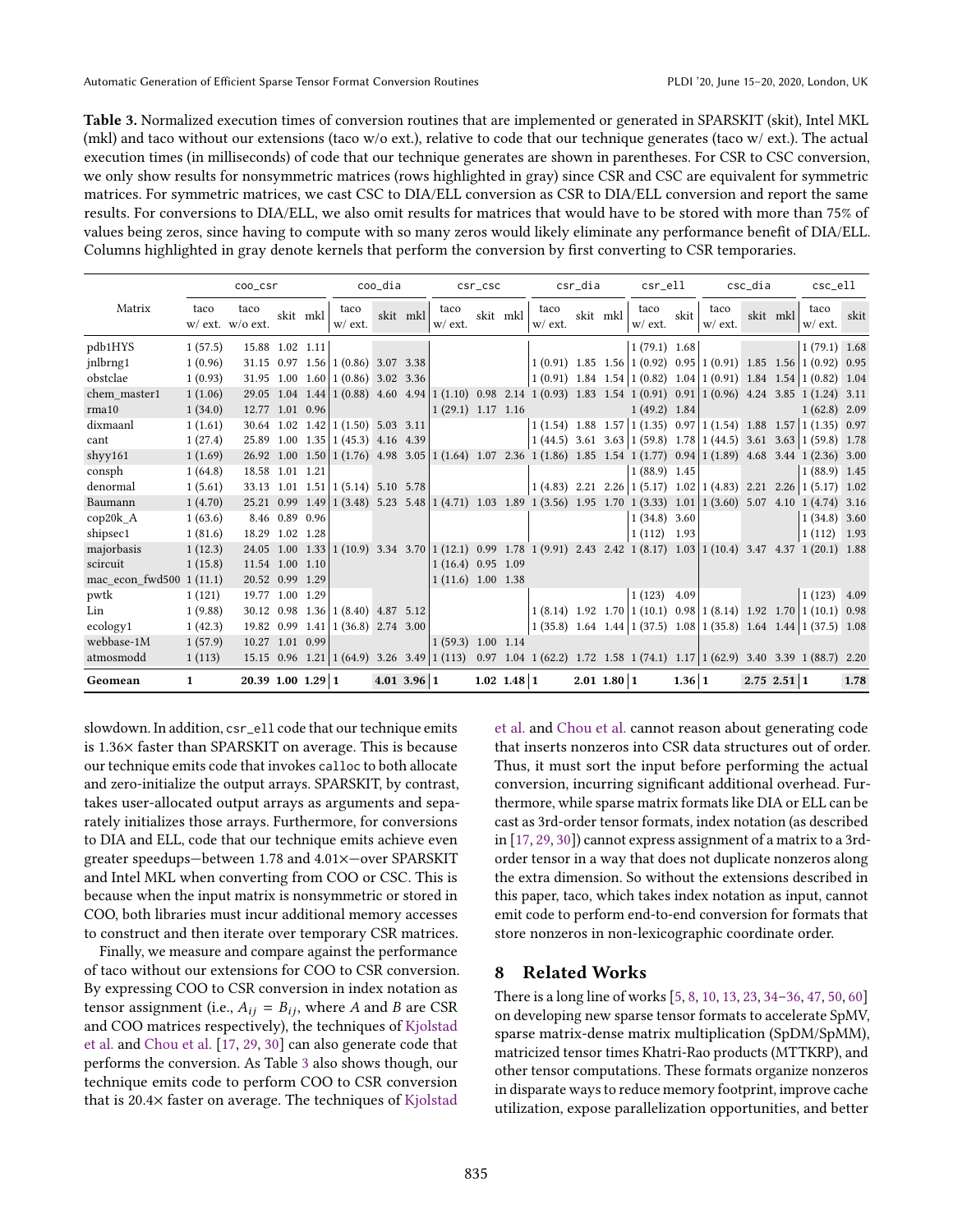exploit hardware capabilities such as SIMD vector units for performance. All the aforementioned works rely on handimplemented routines for converting tensors from a standard representation (e.g., COO) to their proposed formats. These routines are often more complex than code to perform the computations that the proposed formats are designed to accelerate. In addition, many techniques  $[15, 21, 22, 57-59]$  $[15, 21, 22, 57-59]$  $[15, 21, 22, 57-59]$  $[15, 21, 22, 57-59]$  $[15, 21, 22, 57-59]$  $[15, 21, 22, 57-59]$ have been proposed for accelerating transpositions of CSR matrices, which is equivalent to CSR to CSC conversion.

Existing sparse tensor and linear algebra compilers cannot generate efficient code to convert tensors between arbitrary, disparate formats. The taco compiler [\[17,](#page-14-11) [29,](#page-14-14) [30\]](#page-14-15) can emit code to convert tensors between formats that store nonzeros in lexicographic coordinate order, but cannot generate complete conversion routines for structured formats like DIA and ELL. Without the extensions described in this paper, taco also cannot emit code that computes and uses statistics about the input tensor to coordinate efficient assembly of the output tensor. LL [\[3,](#page-14-25) [4\]](#page-14-26) is a functional language that lets users define sparse matrix formats as nestings of lists and pairs that encode nonzeros in a dense matrix. From these specifications, the LL compiler can emit code that convert dense matrices to different sparse matrix formats, but not efficient code that can directly convert between sparse matrix formats. In the context of inspector-executor approaches for sparse linear algebra, [Nandy et al.](#page-15-17) [\[39\]](#page-15-17) build on CHiLL [\[56\]](#page-15-18) and SPF [\[52\]](#page-15-19) to show how inspectors that convert input matrices between different sparse matrix formats can be generated. Their approach, however, requires specifications to be provided for every combination of potential source and target formats, since each specification is hard-coded to data structures used by the source and target formats. SIPR [\[45\]](#page-15-20) and techniques that [Bik and Wijshoff](#page-14-27) proposed [\[11,](#page-14-27) [12\]](#page-14-28) can also generate sparse linear algebra code that, as sub-operations, convert matrices between different formats. However, conversions in SIPR-generated code are performed by invoking hand-implemented operations that are hard-coded to specific source and target formats. Meanwhile, the techniques proposed by [Bik and Wijshoff](#page-14-27) only support a fixed set of standard sparse matrix formats. Bernoulli [\[31,](#page-14-29) [32,](#page-14-30) [51\]](#page-15-21) uses a black-box protocol that provides an abstract interface for describing how sparse matrices stored in different data structures can be efficiently accessed. However, the interface does not support assembly, so Bernoulli cannot generate code that construct sparse matrix results.

There also exists a separate line of works [\[16,](#page-14-31) [26,](#page-14-32) [33,](#page-14-33) [40\]](#page-15-22) on generating efficient code for query languages like SQL, which our attribute query language resembles. (Attribute queries are analogous to GROUP BY queries on a table that stores the coordinates of nonzeros.) In particular, HorseIR [\[16\]](#page-14-31) lowers SQL queries to an array-based intermediate representation that is then optimized and compiled to efficient code. EmptyHeaded [\[1\]](#page-14-34) is a graph processing framework that generates efficient code to compute graph queries expressed

in a Datalog-like language. Furthermore, our approach to optimizing attribute queries is reminiscent of query rewriting systems in certain relational database systems like Starburst [\[43,](#page-15-23) [44\]](#page-15-24). All these techniques are designed for queries that may perform complex joins and aggregate data of arbitrary types. By contrast, attribute queries are limited to aggregating tensor coordinates, which are integers. This lets our technique lower and optimize attribute queries in ways that would be invalid for aggregations over other data types.

## 9 Conclusion and Future Work

We have described a technique for generating sparse tensor conversion routines that efficiently convert tensors between a wide range of formats. Our technique is extensible, so users can easily add support for new source and target formats by simply specifying how to construct and iterate over tensors in those new formats. By making it easy to work with the same data in multiple formats, each suited to a different stage of an application, our technique can greatly reduce the effort needed to optimize sparse tensor algebra applications.

That said, our technique can be further generalized in various ways to support conversions between an even wider range of formats. A limitation of our technique is that it only supports tensor formats that can be expressed in the coordinate hierarchy abstraction we proposed in [\[17\]](#page-14-11). This, for instance, precludes support for conversions to hybrid formats like HYB [\[9\]](#page-14-35) that decompose a tensor into multiple subtensors and store each using a different format, which the abstraction does not support. Coordinate remapping notation as we proposed also does not support grouping nonzeros based on statistics of the input tensor. Such a capability could again, for instance, be useful for supporting conversions to hybrid tensor formats, which require determining how to divide up nonzeros amongst different subtensors. Furthermore, our technique as described does not support generating fully parallelized code for CPUs or GPUs. We believe addressing such limitations would constitute valuable future work.

### Acknowledgments

We thank Peter Ahrens, Rawn Henry, Ziheng Wang, Michelle Strout, and other anonymous reviewers for their helpful reviews and suggestions. This work was supported by the Application Driving Architectures (ADA) Research Center, a JUMP Center co-sponsored by SRC and DARPA; the Toyota Research Institute; the U.S. Department of Energy, Office of Science, Office of Advanced Scientific Computing Research under Award Numbers DE-SC0008923 and DE-SC0018121; the National Science Foundation under Grant No. CCF-1533753; and DARPA under Awards HR0011-18- 3-0007 and HR0011-20-9-0017. Any opinions, findings, and conclusions or recommendations expressed in this material are those of the authors and do not necessarily reflect the views of the aforementioned funding agencies.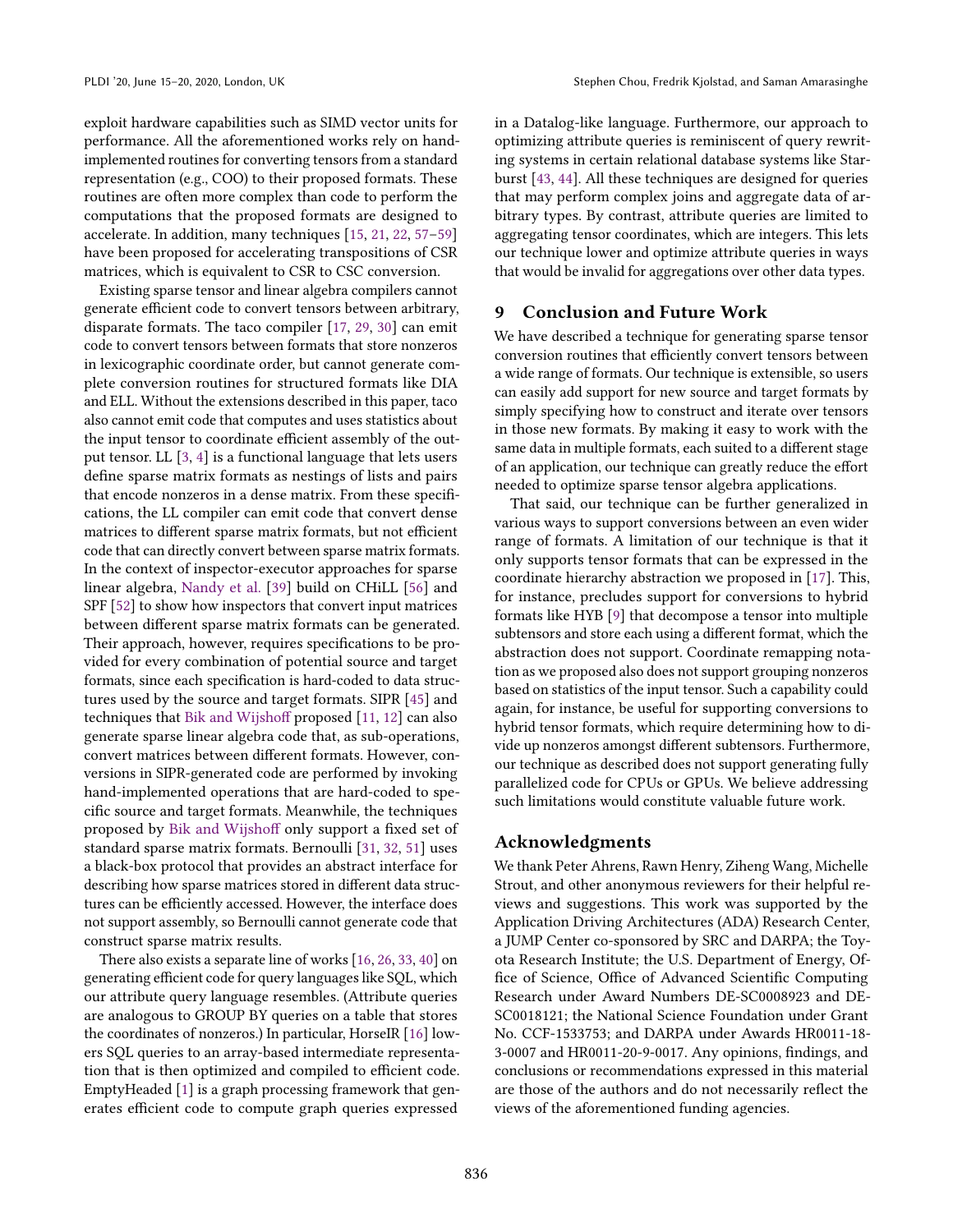## References

- <span id="page-14-34"></span>[1] Christopher R. Aberger, Andrew Lamb, Susan Tu, Andres Nötzli, Kunle Olukotun, and Christopher Ré. 2017. EmptyHeaded: A Relational Engine for Graph Processing. ACM Trans. Database Syst. 42, 4, Article 20 (Oct. 2017), 44 pages. <https://doi.org/10.1145/3129246>
- <span id="page-14-0"></span>[2] Animashree Anandkumar, Rong Ge, Daniel Hsu, Sham M. Kakade, and Matus Telgarsky. 2014. Tensor Decompositions for Learning Latent Variable Models. J. Mach. Learn. Res. 15, Article 1 (Jan. 2014), 60 pages.
- <span id="page-14-25"></span>[3] Gilad Arnold. 2011. Data-Parallel Language for Correct and Efficient Sparse Matrix Codes. Ph.D. Dissertation. University of California, Berkeley.
- <span id="page-14-26"></span>[4] Gilad Arnold, Johannes Hölzl, Ali Sinan Köksal, Rastislav Bodík, and Mooly Sagiv. 2010. Specifying and Verifying Sparse Matrix Codes. In Proceedings of the 15th ACM SIGPLAN International Conference on Functional Programming (Baltimore, Maryland, USA) (ICFP '10). ACM, New York, NY, USA, 249-260. <https://doi.org/10.1145/1863543.1863581>
- <span id="page-14-2"></span>[5] Arash Ashari, Naser Sedaghati, John Eisenlohr, and P. Sadayappan. 2014. An Efficient Two-dimensional Blocking Strategy for Sparse Matrix-vector Multiplication on GPUs. In Proceedings of the 28th ACM International Conference on Supercomputing (Munich, Germany) (ICS '14). ACM, New York, NY, USA, 273-282. [https://doi.org/10.1145/](https://doi.org/10.1145/2597652.2597678) [2597652.2597678](https://doi.org/10.1145/2597652.2597678)
- <span id="page-14-1"></span>[6] Brett W. Bader, Michael W. Berry, and Murray Browne. 2008. Discussion Tracking in Enron Email Using PARAFAC. Springer London, 147-163.
- <span id="page-14-3"></span>[7] Brett W Bader and Tamara G Kolda. 2007. Efficient MATLAB computations with sparse and factored tensors. SIAM Journal on Scientific Computing 30, 1 (2007), 205-231.
- <span id="page-14-4"></span>[8] M. Baskaran, B. Meister, N. Vasilache, and R. Lethin. 2012. Efficient and scalable computations with sparse tensors. In 2012 IEEE Conference on High Performance Extreme Computing. 1-6. [https://doi.org/10.1109/](https://doi.org/10.1109/HPEC.2012.6408676) [HPEC.2012.6408676](https://doi.org/10.1109/HPEC.2012.6408676)
- <span id="page-14-35"></span>[9] Nathan Bell and Michael Garland. 2008. Efficient Sparse Matrix-Vector Multiplication on CUDA. NVIDIA Technical Report NVR-2008-004. NVIDIA Corporation.
- <span id="page-14-5"></span>[10] Nathan Bell and Michael Garland. 2009. Implementing Sparse Matrixvector Multiplication on Throughput-oriented Processors. In Proceedings of the Conference on High Performance Computing Networking, Storage and Analysis (Portland, Oregon) (SC '09). ACM, New York, NY, USA, Article 18, 11 pages. <https://doi.org/10.1145/1654059.1654078>
- <span id="page-14-27"></span>[11] Aart JC Bik and Harry AG Wijshoff. 1993. Compilation techniques for sparse matrix computations. In Proceedings of the 7th international conference on Supercomputing. ACM, 416-424.
- <span id="page-14-28"></span>[12] Aart JC Bik and Harry AG Wijshoff. 1994. On automatic data structure selection and code generation for sparse computations. In Languages and Compilers for Parallel Computing. Springer, 57-75.
- <span id="page-14-6"></span>[13] Aydin Buluç, Jeremy T Fineman, Matteo Frigo, John R Gilbert, and Charles E Leiserson. 2009. Parallel sparse matrix-vector and matrixtranspose-vector multiplication using compressed sparse blocks. In Proceedings of the twenty-first annual symposium on Parallelism in algorithms and architectures. ACM, 233-244.
- <span id="page-14-7"></span>[14] Aydin Buluç and John R. Gilbert. 2008. On the representation and multiplication of hypersparse matrices. In IEEE International Symposium on Parallel and Distributed Processing, (IPDPS). 1-11.
- <span id="page-14-23"></span>[15] Frank Cameron. 1993. Two space-saving algorithms for computing the permuted transpose of a sparse matrix. Advances in Engineering Software 17, 1 (Jan. 1993), 49-60. [https://doi.org/10.1016/0965-9978\(93\)](https://doi.org/10.1016/0965-9978(93)90041-Q) [90041-Q](https://doi.org/10.1016/0965-9978(93)90041-Q)
- <span id="page-14-31"></span>[16] Hanfeng Chen, Joseph Vinish D'silva, Hongji Chen, Bettina Kemme, and Laurie Hendren. 2018. HorseIR: Bringing Array Programming Languages Together with Database Query Processing. In Proceedings of the 14th ACM SIGPLAN International Symposium on Dynamic Languages (Boston, MA, USA) (DLS 2018). ACM, New York, NY, USA, 37-49. <https://doi.org/10.1145/3276945.3276951>
- <span id="page-14-11"></span>[17] Stephen Chou, Fredrik Kjolstad, and Saman Amarasinghe. 2018. Format Abstraction for Sparse Tensor Algebra Compilers. Proc. ACM

Program. Lang. 2, OOPSLA, Article 123 (Oct. 2018), 30 pages.

- <span id="page-14-20"></span>[18] Timothy A. Davis and Yifan Hu. 2011. The University of Florida Sparse Matrix Collection. ACM Trans. Math. Softw. 38, 1, Article 1 (Dec. 2011).
- <span id="page-14-16"></span>[19] Eduardo F. D'Azevedo, Mark R. Fahey, and Richard T. Mills. 2005. Vectorized Sparse Matrix Multiply for Compressed Row Storage Format. In Proceedings of the 5th International Conference on Computational Science - Volume Part I (Atlanta, GA) (ICCS'05). Springer-Verlag, Berlin, Heidelberg, 99-106. [https://doi.org/10.1007/11428831\\_13](https://doi.org/10.1007/11428831_13)
- <span id="page-14-12"></span>[20] A. Elafrou, G. Goumas, and N. Koziris. 2017. Performance Analysis and Optimization of Sparse Matrix-Vector Multiplication on Modern Multiand Many-Core Processors. In 2017 46th International Conference on Parallel Processing (ICPP). 292-301.
- <span id="page-14-24"></span>[21] Miguel A. Gonzalez-Mesa, Eladio D. Gutierrez, and Oscar Plata. 2013. Parallelizing the Sparse Matrix Transposition: Reducing the Programmer Effort Using Transactional Memory. Procedia Computer Science 18 (2013), 501 - 510. <https://doi.org/10.1016/j.procs.2013.05.214> 2013 International Conference on Computational Science.
- <span id="page-14-21"></span>[22] Fred G. Gustavson. 1978. Two Fast Algorithms for Sparse Matrices: Multiplication and Permuted Transposition. ACM Trans. Math. Softw. 4, 3 (Sept. 1978), 250-269. <https://doi.org/10.1145/355791.355796>
- <span id="page-14-8"></span>[23] Eun-jin Im and Katherine Yelick. 1998. Model-Based Memory Hierarchy Optimizations for Sparse Matrices. In In Workshop on Profile and Feedback-Directed Compilation.
- <span id="page-14-13"></span>[24] Intel. 2020. Intel Math Kernel Library Developer Reference. [https://software.intel.com/sites/default/files/mkl-2020-developer](https://software.intel.com/sites/default/files/mkl-2020-developer-reference-c.pdf.pdf)[reference-c.pdf.pdf](https://software.intel.com/sites/default/files/mkl-2020-developer-reference-c.pdf.pdf)
- <span id="page-14-19"></span>[25] Yuanlin Jiang. 2007. Techniques for Modeling Complex Reservoirs and Advanced Wells. Ph.D. Dissertation. Stanford University.
- <span id="page-14-32"></span>[26] Jun Rao, H. Pirahesh, C. Mohan, and G. Lohman. 2006. Compiled Query Execution Engine using JVM. In 22nd International Conference on Data Engineering (ICDE'06). 23-23. <https://doi.org/10.1109/ICDE.2006.40>
- <span id="page-14-9"></span>[27] David R. Kincaid, Thomas C. Oppe, and David M. Young. 1989. IT-PACKV 2D User's Guide.
- <span id="page-14-18"></span>[28] Fredrik Kjolstad. 2020. Sparse Tensor Algebra Compilation. Ph.D. Dissertation. Massachusetts Institute of Technology.
- <span id="page-14-14"></span>[29] Fredrik Kjolstad, Peter Ahrens, Shoaib Kamil, and Saman Amarasinghe. 2019. Tensor Algebra Compilation with Workspaces. (2019), 180-192. <http://dl.acm.org/citation.cfm?id=3314872.3314894>
- <span id="page-14-15"></span>[30] Fredrik Kjolstad, Shoaib Kamil, Stephen Chou, David Lugato, and Saman Amarasinghe. 2017. The Tensor Algebra Compiler. Proc. ACM Program. Lang. 1, OOPSLA, Article 77 (Oct. 2017), 29 pages. [https:](https://doi.org/10.1145/3133901) [//doi.org/10.1145/3133901](https://doi.org/10.1145/3133901)
- <span id="page-14-29"></span>[31] Vladimir Kotlyar. 1999. Relational Algebraic Techniques for the Synthesis of Sparse Matrix Programs. Ph.D. Dissertation. Cornell University.
- <span id="page-14-30"></span>[32] Vladimir Kotlyar, Keshav Pingali, and Paul Stodghill. 1997. A relational approach to the compilation of sparse matrix programs. In Euro-Par'97 Parallel Processing. Springer, 318-327.
- <span id="page-14-33"></span>[33] K. Krikellas, S. D. Viglas, and M. Cintra. 2010. Generating code for holistic query evaluation. In 2010 IEEE 26th International Conference on Data Engineering (ICDE 2010). 613-624. [https://doi.org/10.1109/](https://doi.org/10.1109/ICDE.2010.5447892) [ICDE.2010.5447892](https://doi.org/10.1109/ICDE.2010.5447892)
- <span id="page-14-10"></span>[34] Jiajia Li, Jimeng Sun, and Richard Vuduc. 2018. HiCOO: Hierarchical Storage of Sparse Tensors. In Proceedings of the International Conference for High Performance Computing, Networking, Storage, and Analysis (Dallas, Texas) (SC '18). IEEE Press, Piscataway, NJ, USA, Article 19, 15 pages. <https://doi.org/10.1109/SC.2018.00022>
- <span id="page-14-17"></span>[35] B. Liu, C. Wen, A. D. Sarwate, and M. M. Dehnavi. 2017. A Unified Optimization Approach for Sparse Tensor Operations on GPUs. In 2017 IEEE International Conference on Cluster Computing (CLUSTER). 47-57. <https://doi.org/10.1109/CLUSTER.2017.75>
- <span id="page-14-22"></span>[36] Weifeng Liu and Brian Vinter. 2015. CSR5: An Efficient Storage Format for Cross-Platform Sparse Matrix-Vector Multiplication. In Proceedings of the 29th ACM on International Conference on Supercomputing (Newport Beach, California, USA) (ICS '15). ACM, New York, NY, USA,